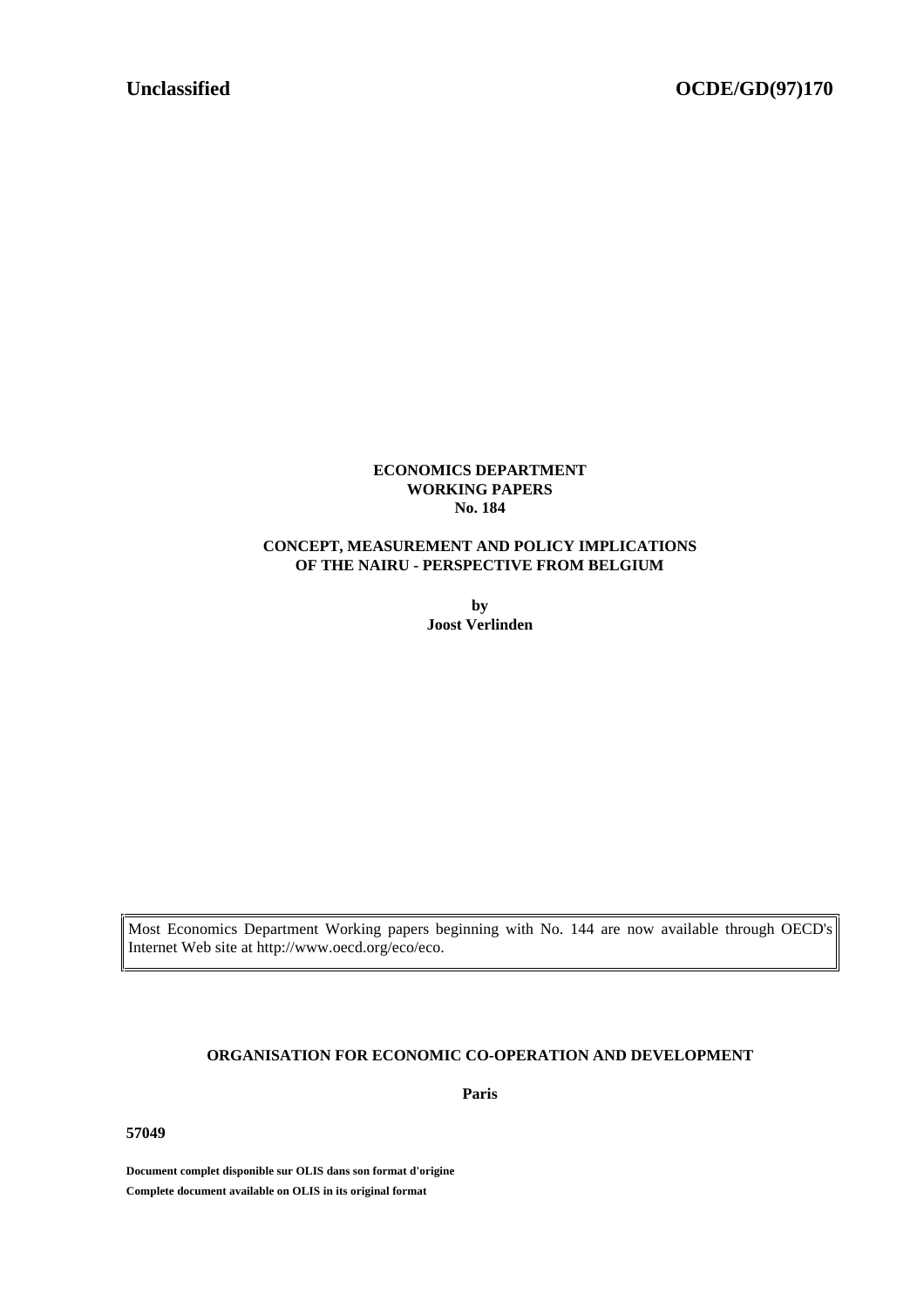# **BSTRACT/RÉSUMÉ**

The use of the NAIRU-concept is not very widespread in Belgium. This may be partly due to an observed unemployment rate that is probably significantly higher than the NAIRU for most of the past two decades. Government policy to halve the administrative notion of unemployment by the beginning of the next century has therefore little regard for the NAIRU level. A second reason for the low popularity of the NAIRU resides in the fact that the measurement issues are seen as enormous. Confidence intervals for NAIRU estimates are notably high. From partial information on the last economic cycle in 1987-94, the deduction is nevertheless that the NAIRU would be in the 7-8 per cent range.

Instead of finding exact estimates for the NAIRU, the paper looks into the wage formation process in Belgium in the long and short run. Although total factor productivity is the main long-term influence of real wages, in the short term labour market pressure is clearly the main determining factor. It is argued that government intervention in the wage formation process, although widespread during the past 15 years, has been possible because of low pressure on the labour market.

\*\*\*\*

L'utilisation du concept du NAIRU n'est pas très répandue en Belgique. Ceci résulte sans doute en partie du fait que le taux de chômage observé a été la plupart du temps significativement plus élevé que le NAIRU au cours des 20 dernières années. La politique économique du gouvernement qui vise à réduire de moitié la notion administrative du chômage avant le début du siècle prochain ne s'intéresse donc que peu au niveau du NAIRU. Une seconde raison du faible intérêt suscité par le NAIRU réside dans le fait que les problèmes de mesure de cet indicateur apparaissent considérables. Les intervalles de confiance des estimations du NAIRU sont particulièrement larges. Les informations partielles que l'on peut extraire du dernier cycle économique 1987-94 suggèrent néanmoins que le NAIRU se situerait dans une fourchette de 7-8 pour cent.

Plutôt que chercher à déterminer une estimation précise du NAIRU, cette étude procède à analyse du processus de formation des salaires en Belgique à court et à long terme. Bien que la productivité totale des facteurs soit le principal facteur influençant les salaires réels à long terme, à court terme les pressions sur le marché du travail constituent clairement le facteur le plus déterminant. Cette analyse suggère que l'intervention du gouvernement sur le processus de formation des salaires, bien que très marquée durant les 15 dernières années, n'a été possible qu'en raison des faibles pressions s'exerçant sur la marché du travail.

#### **Copyright: OECD 1997**

**Applications for permission to reproduce or translate all, or part of, this material should be made to: Head of Publications Service, OECD, 2 rue André-Pascal, 75775 PARIS CEDEX 16, France.**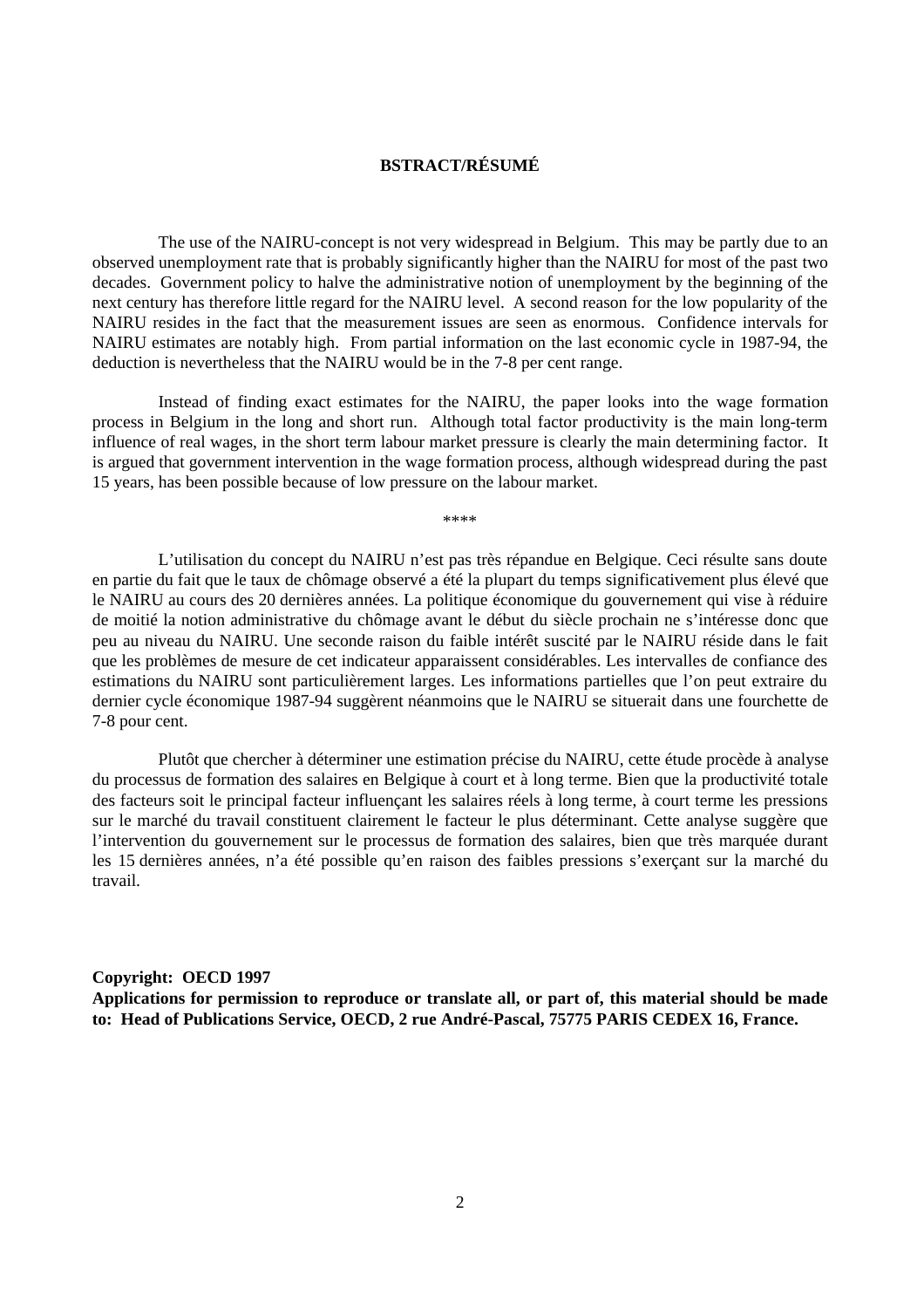# **TABLE OF CONTENTS**

| CONCEPT, MEASUREMENT AND POLICY IMPLICATIONS OF THE NAIRU - PERSPECTIVE |  |
|-------------------------------------------------------------------------|--|
|                                                                         |  |
|                                                                         |  |
|                                                                         |  |
|                                                                         |  |
|                                                                         |  |
|                                                                         |  |
|                                                                         |  |
|                                                                         |  |
|                                                                         |  |
|                                                                         |  |
|                                                                         |  |
|                                                                         |  |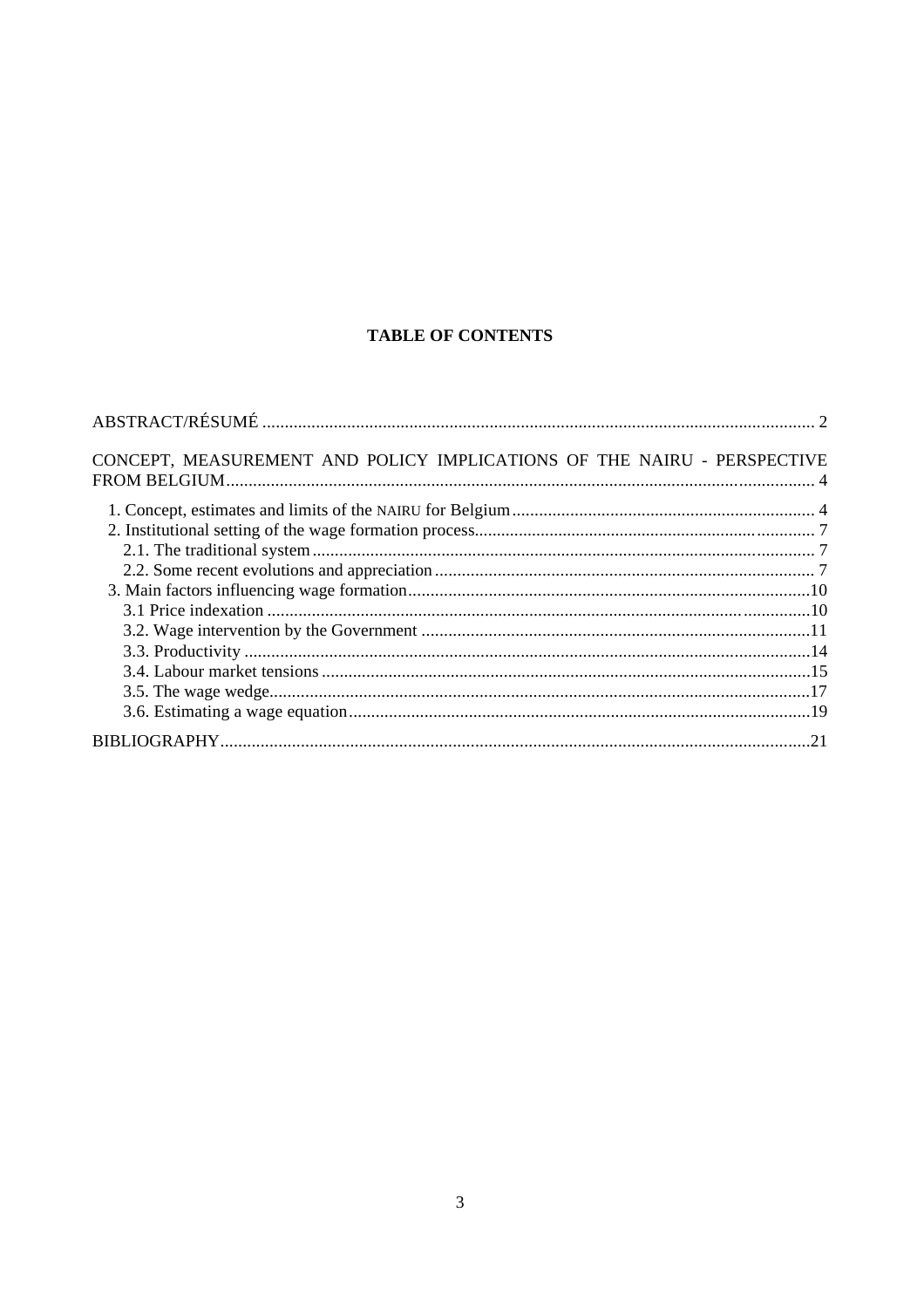# **CONCEPT, MEASUREMENT AND POLICY IMPLICATIONS OF THE NAIRU - PERSPECTIVE FROM BELGIUM**

# **Joost Verlinden**

# **1. Concept, estimates and limits of the NAIRU for Belgium<sup>1</sup>**

 $\overline{a}$ 

1. The relationship between wage or price increases and the unemployment level is important from the viewpoint of economic policy. If the unemployment rate could be reduced by fiscal or monetary policy without raising wage or price inflation, the unemployment rate would be said to be higher than the NAIRU<sup>2</sup>. It is therefore important to know the level of the NAIRU and its determinants. A popular way to derive the NAIRU is by estimating a Phillips-curve wage equation (like the one described below), combined with a price equation.

2. The wage equation is then supplemented by a set of "supply"-indicators that would describe the evolution of the NAIRU. Among the variables often chosen are labour force participation rates, unionisation rates, shares of specific groups in the labour force (e.g. manufacturing employment, elderly, female, etc.) replacement ratios, the wage wedge, etc. Economic policy could then concentrate on influencing these variables to bring the NAIRU down.

3. There are remarkably few studies estimating a NAIRU for Belgium. Most of the estimates are done in an international context. This may be partly due to a lack of reliable data on the "supply" indicators for a reasonably long period in Belgium but it probably also has to do with the conviction among many economists that an econometric analysis adds relatively little to the discussion in the Belgian case. From the experience in other countries it is clear that one can come up with NAIRU-estimates that vary greatly without much altering the specification of the wage equation. Some recent estimates can be summarised as follows:

a) *Layard, Nickell, Jackman, 1991*<sup>3</sup>. The "Natural Rate of Unemployment" for the period 1980-88 was estimated at 7.04 per cent, the actual unemployment rate for that period was 11.07 per cent, leaving an "unemployment gap" of around 4 per cent;

<sup>1.</sup> This paper uses research from Hertveldt, B., J. Verlinden, "Macro-economic supply side mechanisms of the Belgian economy", Federal Planning Bureau, forthcoming. The author wishes to thank the Belgian members of the OECD - Working Party No. 1 for their valuable comments on earlier drafts of the paper. The responsibility for remaining errors are, of course, his.

<sup>2.</sup> To be more precise, the concept of NAWRU (non-accelerating wage rate of unemployment) is used to describe the link between the unemployment rate and wage inflation

<sup>3.</sup> See Layard, R., S. Nickell and R. Jackman. "Employment, macro-economic performance and the labour market." Oxford University Press, 1991, p. 618.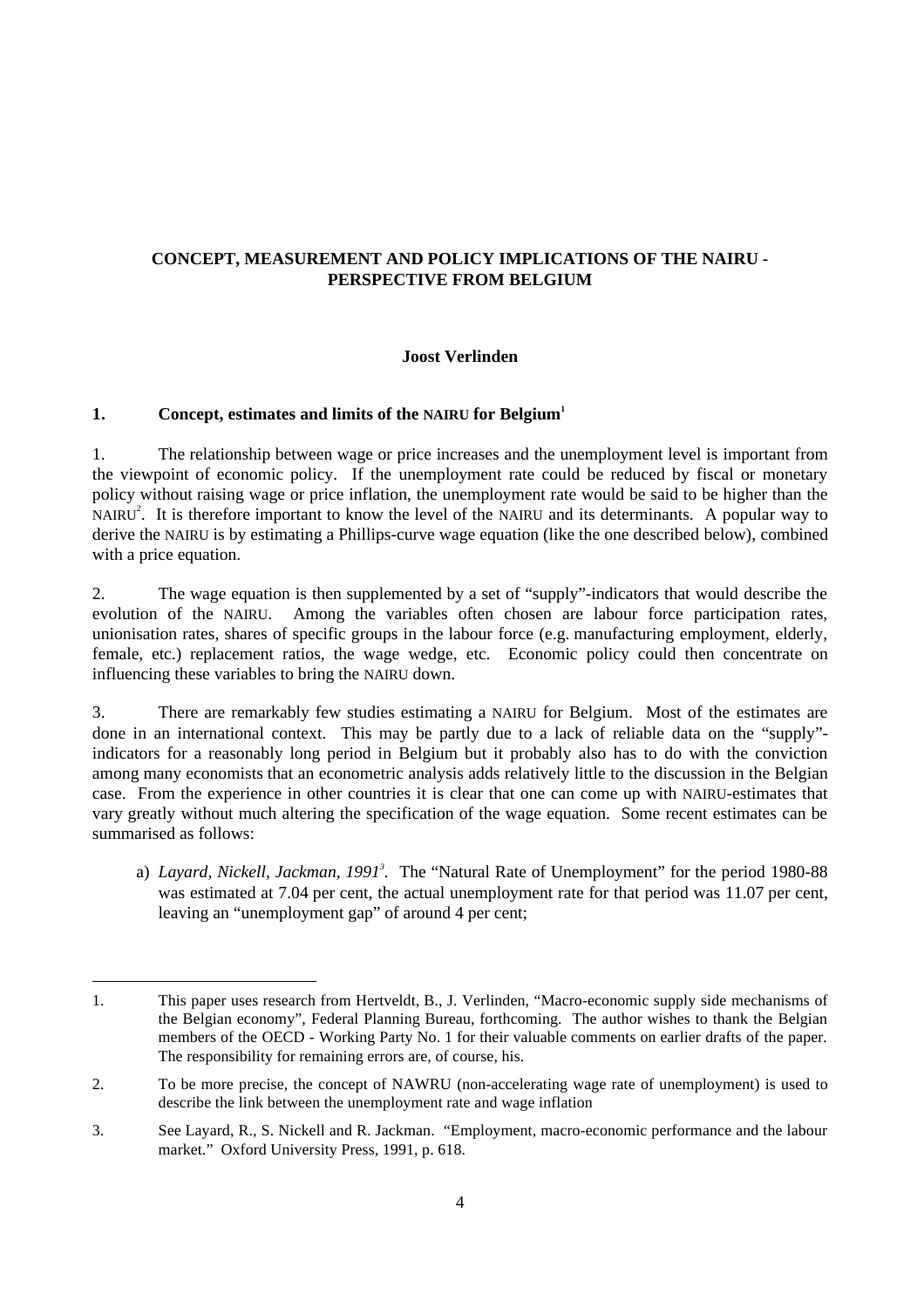- b) *Bogaert H., T. de Biolley and Verlinden, 1991<sup>4</sup>. The "Natural Rate of Unemployment" for 1990* was estimated at 5 per cent, the observed unemployment rate was 10.3 per cent (using national definitions), resulting in an "unemployment gap" of over 5 per cent;
- c) *OECD (Giorno C., P. Richardson, R. Roseveare and Van den Noord), 1995<sup>5</sup> .* The NAWRU for 1990 is estimated at 10.8 per cent while the actual unemployment rate (OECD standardised definition) was 8.7 per cent. For 1993, the NAWRU-estimate remained constant at 10.8 per cent while the actual unemployment rate increased to 11.9 per cent. The "unemployment gap" for 1990 is then estimated at -2.1 per cent;
- d) *European Commission, 1995<sup>6</sup> .* The NAIRU is estimated at 6.4 per cent for 1990 (9.1 per cent for 1993) while the observed unemployment rate is 8.4 per cent for 1990 (10.6 per cent for 1993). Confidence intervals are given and are generally large (the limits of the confidence interval for 1993 are 3.1 per cent and 28.5 per cent). For 1990 the "unemployment gap" is estimated at 2 per cent;
- e) *Lessons from the economic cycle 1987-94.* An alternative approach is to look at what happened in the most recent, rather well-defined economic cycle between 1987 and 1994. Between the middle of 1987 and the beginning of 1991, the unemployment rate dropped 3.5 per cent points. During the next three-and-half years, the unemployment rate increased again 3.5 per cent points. Some conclusions can be drawn from this seven-year cycle in the unemployment rate.

4. Economic activity was low and the unemployment rate was very high in 1987 (over 10 per cent using a standardised Eurostat-definition). During the course of that year, the economy started picking up and the unemployment rate dropped. Domestic prices increased somewhat, the CPI-index grew from around 1.5 per cent in 1986-88 to 3.5 per cent in the period 1989-91. In the early stages this was due to higher *import* prices but a subsequent drop in the *import* prices, however, did not lead to lower consumption prices. Higher CPI prices were therefore due to higher growth rates in the *domestic* component of consumption prices. Due to the price indexation mechanism of wages, nominal wages started to increase from the beginning of 1989. By then the unemployment rate had dropped to around 8 per cent. A further drop of this rate occurred during 1989 and 1990 so that the unemployment rate reached a low level of 6.6 per cent. Higher growth rates of real unit labour costs (i.e. the growth of real wages over labour productivity) were not observed before 1990 and reached a maximum in 1991 (see Chart 1).

5. From this partial information, it looks as if the following sequence of events took place: first, unemployment dropped from 1987 onwards. Second, domestic prices started increasing relatively early in the cycle (from the second half of 1988 onwards) and consequently also nominal wages. Third, real unit labour costs only picked up about two years (from 1990 onwards) after the beginning of the cycle. From this, one can deduce that the NAIRU would be in the 7-8 per cent range (using a standardised Eurostatdefinition) in the early 90s.

<sup>4.</sup> See Bogaert, H., T. De Biolley and J. Verlinden. "*L'ajustement des salaires face aux chocs pétroliers et les réponses de la politique économique." Planning Paper No.* 53, August, 1991.

<sup>5.</sup> See Giorno C., P. Richardson, D. Roseveare and P. Van den Noord. "Estimating potential output, output gaps and structrural budget balances." *Economics Department Working Papers No*. 152, OECD, 1995, Paris.

<sup>6.</sup> European Commission. "The composition of unemployment from an economic perspective." Technical note from the Commission services, January, 1995.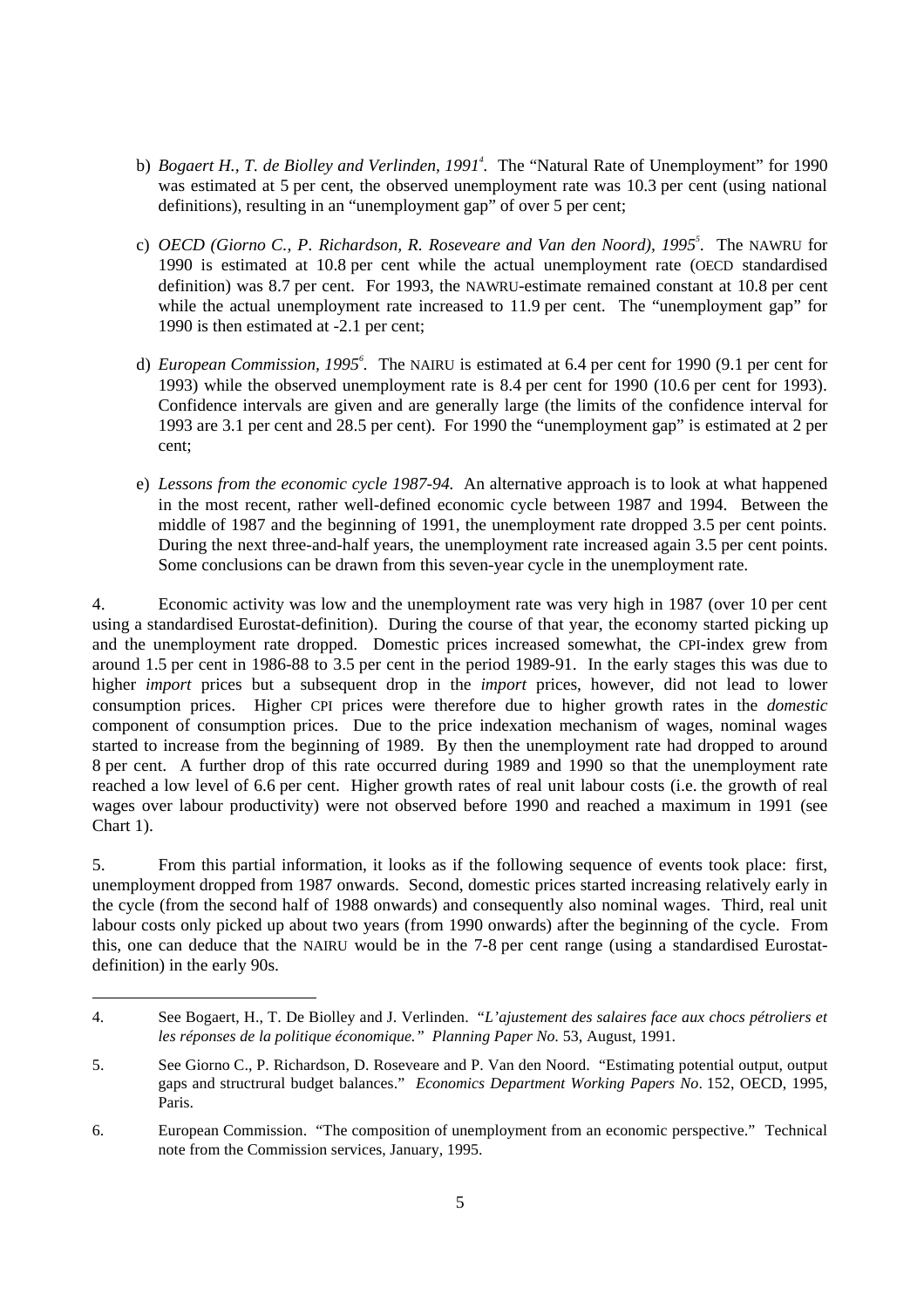



6. The upturn in the cycle coincided, however, with the beginning of "free" wage negotiations  $(1987-1992)^7$ . It is therefore difficult to say whether the real wage increases in 1990-92 are either the result of a catching-up process or of the low unemployment level.

7. To summarise, the studies by Layard *et al*., Bogaert *et al*. and the European Commission give positive "unemployment gaps" (by about 2 per cent) even in the peak of an economic cycle (e.g. at the end of 1990). The OECD and the former partial analysis find a negative "unemployment gap" of about 2 per cent. It is clear that in the trough of a cycle (e.g. at the end of 1995), the actual unemployment rate is several percentage points higher than the NAIRU. The immediate risk of wage inflation is therefore probably very small. A discussion on the NAIRU is therefore absent in the context of reducing unemployment. Moreover, the Federal Government's intentions to reduce the (administrative definition of the) unemployment rate significantly have been combined with the setting up of a wage formation process that limits the increase of real wages (see Section 3 for a description of the Framework Law).

8. To get a better understanding of the wage formation process in Belgium, an overview of the institutional aspects of the process are described, as well as an analysis of its main determinants.

<sup>7.</sup> See Section 3 for a description of government intervention in the wage formation process.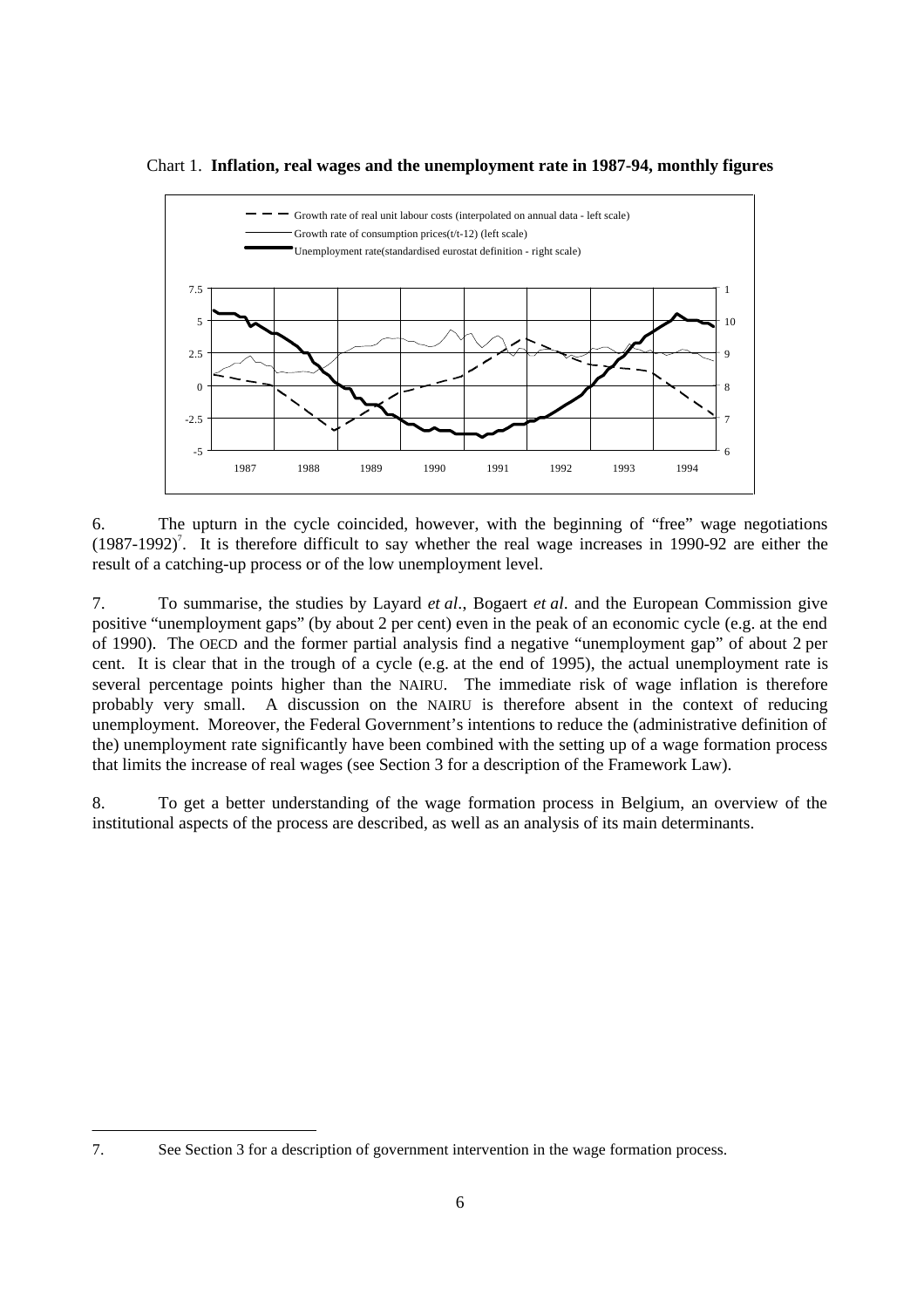# **2. Institutional setting of the wage formation process**

# *2.1. The traditional system*

9. Wage formation in Belgium is generally considered as one of the central parts of the social interrelations in the country. To some extent the wage formation process is rather different from those which exist in many other European countries.

10. The principles of the wage formation process and social relations in general were set out at the end of World War II. The Law of 5 December 1968 is generally considered as the corner-stone of social relations in Belgium. This Law lays down that the actors in the system are limited to be employers or employees, represented by their recognised institutions. Only these recognised institutions can conclude agreements. These actors are the so-called "Social partners". On the employers side they are: VBO/FEB and NCMV/UCM and on the employees side: the "Christian" union (ACV/CSC), the "socialist" union (ABVV/FGTB) and the "liberal" union (ACLVB/CGSLB). The main employer and employee organisations have affiliated federations. These affiliated federations are also recognised by the Law to conclude agreements.

11. The main principle of the 1968 Law is a wage formation process in three steps. In the first step, *national interprofessional agreements* are concluded between the recognised institutions. This is done in the National Employment Council (NAR/CNT) and the Central Economic Council (CRB/CCE). From 1960 onwards, agreements were made every three years while from 1969 every two years (seven agreements were signed between 1960 and 1975). These agreements set the general framework that had to be followed in the next steps. The contents of the agreements were concerned mainly with the number of holidays, the working time, the minimum-wage, etc. These national interprofessional agreements resulted, among other things, in a decrease of inter-sectorial differences.

12. In a second step, *agreements at industry level* are settled between the legal representatives of the sectorial groups within the so-called Parity Committees (the name "Parity" refers to the composition of the Committee: the legal representations of employees and employers, presided by a civil servant from the Ministry of Employment and Labour). About 130 of these Committees exist and around 500 agreements are yearly made. These agreements take the general framework of the interprofessional agreements into account, concluded in the first step, but are much more specific in the area of wage formation. In a third step, finally, *agreements on company-level* are decided.

13. Looking at the *extent of centralisation* of the wage bargaining process from an international perspective, the Belgian system is generally considered to be in the middle between highly centralised (as e.g. in the Scandinavian countries) and highly decentralised (as e.g. in the US or Canada) wage formation processes. Calmfors and Drifill (1988) rank 17 OECD-countries according to centralisation (which they define as "the extent of inter-union and inter-employer co-operation in wage bargaining with the other side"). Starting from the most centralised wage bargaining system, Belgium occupies the eighth place, Germany, the sixth, the Netherlands the seventh and France the 11th.

### *2.2. Some recent evolutions and appreciation*

14. The main aim of the wage agreements for a long time has been improving the conditions of the working population. The unions aimed to increase wages and to improve the working conditions of actual workers while the people who are not involved in the bargaining process, i.e. the unemployed, were never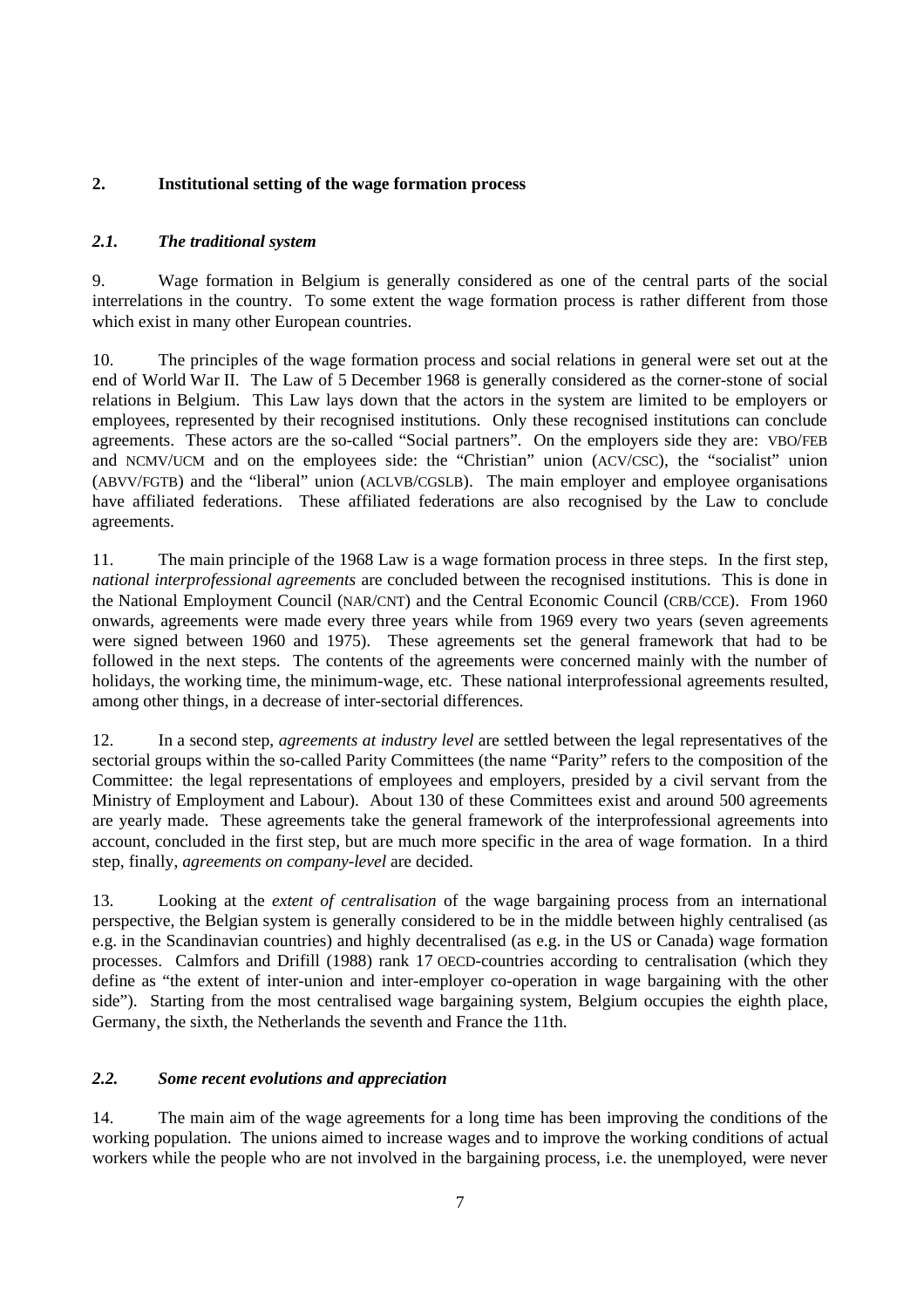directly involved in the bargaining system (see the "insider-outsider" problem). This system worked well up to the mid 70s when economic growth was high and unemployment low. The system, however, seemed inadequately adapted to absorb the supply shocks that led to strong increases in the unemployment rate<sup>8</sup>, and this led to the Government started intervening. The *aim* and the *contents* of the agreements of the wage formation process has in this way gradually moved from *working conditions* towards *employment*. One of the items in the Global plan (*global plan/plan global*) defines a "health index" and, is in this way, a considerable step in the direction of enabling the system to absorb possible future oil price shocks.

15. Although the institutional settings described above continue to exist and function today, it cannot be denied that the Government intervened to such an extent in the wage formation process over the past 15 years that one may wonder if the main power in wage setting has not moved from the *traditional* system to a *wage-setting* or a *wage-influencing* system by the Federal Government. One of the main ways the Government has intervened is in the area of the well-known system of automatic price indexation of wages. While this system still holds, several interventions (among them "index-jumps", re-definitions of the price-index and the creation of the "health-index") have been made in the past. At several occasions in recent years [most notably in the autumn of 1993 (Social Pact and later Global plan) and in the Autumn of 1996] the Social partners have not been able to agree on common proposals leading to decisions by the Federal Government concerning the framework of wage setting.

16. The existing wage-bargaining process has gradually given more power to the Parity Committees to conclude agreements that differ according to *sector* or *industry*, so that sectors with high productivity growth rates have been able to allow higher wage increases than other sectors. In this way the existing system has helped to make structural adjustments to the economy.

17. Two other areas, however, need to be mentioned here: dispersion of wages among different wage levels and regional discrepancies within Belgium.

18. Wage dispersion is defined as the distribution of wages over different groups of employees. Chart 2 shows two measures of wage dispersion: on the left side, the wage level in the highest decile (D9) compared to the median wage (D5) and on the right side, the median wage compared to the wage level of the lowest decile (D1). Apart from the Scandinavian countries, Belgium's wage dispersion is one of the lowest, i.e. differences from the median wage are relatively small. This is very desirable from an equity point of view in terms of income distribution but not necessarily in terms of employment opportunity<sup>9</sup>. Moreover, the incentive to climb the wage ladder might become less attractive, especially if low wage dispersion is accompanied with high marginal tax rates and (relatively) high replacement rates. On the other hand, a recent OECD study found that *job mobility* between quintiles was not higher in the United States (generally considered as a country with a less regulated labour market) than in some European countries $10$ .

<sup>8.</sup> See Bogaert, H., T. De Biolley and J. Verlinden. "*L'ajustement des salaires face aux chocs pétroliers et les réponses de la politique économique." Planning Paper No.* 53, August, 1991.

<sup>9.</sup> Figures in the table refer to gross wages per full-time employed person, so that the tax and transfersystem make the system even more equitable.

<sup>10.</sup> See OECD (1996). "The distribution of earnings in selected OECD-countries, Annex 4 Earnings mobility." Working Party 1, October.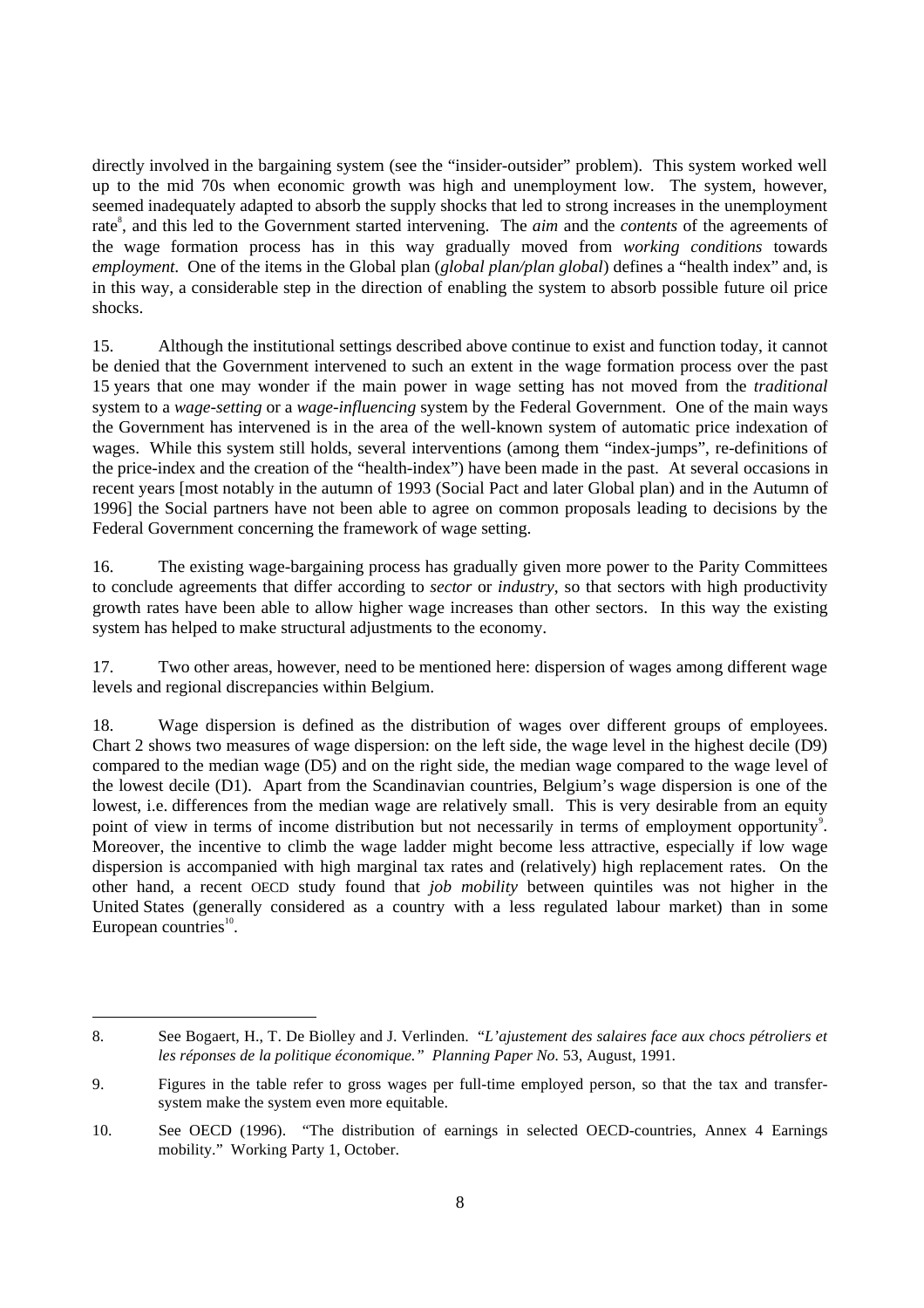

Chart 2**. Wage dispersion in the OECD**

1. Figures refer to 1990, except for Italy, Norway, Portugal and the US, where 1991 figures are used. Wages refer to both men and women , except for the US, where they refer only to men. *Source: OCDE (1996), Perspective de l'emploi,* Paris.

19. Partly linked to wage dispersion is the extent of centralisation of the wage formation. The wage formation process is to a large extent a federal matter. Only some Parity Committees exist on a regional basis. Therefore, regional differences are not taken into account in the wage formation process.

20. In an appreciation of the wage formation process in Belgium, mention has to be made of the positive elements. Among the positive elements, the fact that the purchasing power of wages was kept through a generalised indexation system, which led to a considerable "peace"-dividend, was probably the most important. The number of days lost in industrial disputes is very small in a European comparison<sup>11</sup>. The wage dispersion among employees is low which leads to social cohesion and more equity. Structural adjustment was made possible through the growing influence of the Parity Committees which operate on a sectorial level. Also, the present price indexation mechanism allows supply shocks coming from higher oil prices to be better absorbed.

21. On the negative side, mention has to be made of the "insider-outsider" problem which led to high wage increases and low employment growth. The system is also not sufficiently adapted to absorb regional differences. And finally, as has been mentioned earlier, the negative side of a low wage dispersion is unattractiveness to rise in higher wage deciles.

 $\overline{a}$ 11. This number was estimated to be 24 days per 1 000 employees in 1991 in Belgium and 104 days in the E.U. This number was only smaller in Germany (6), the Netherlands (14) and Luxemburg (3) *Source*: Eurostat. "Work organization and working hours 1983-92". Luxemburg, 1995.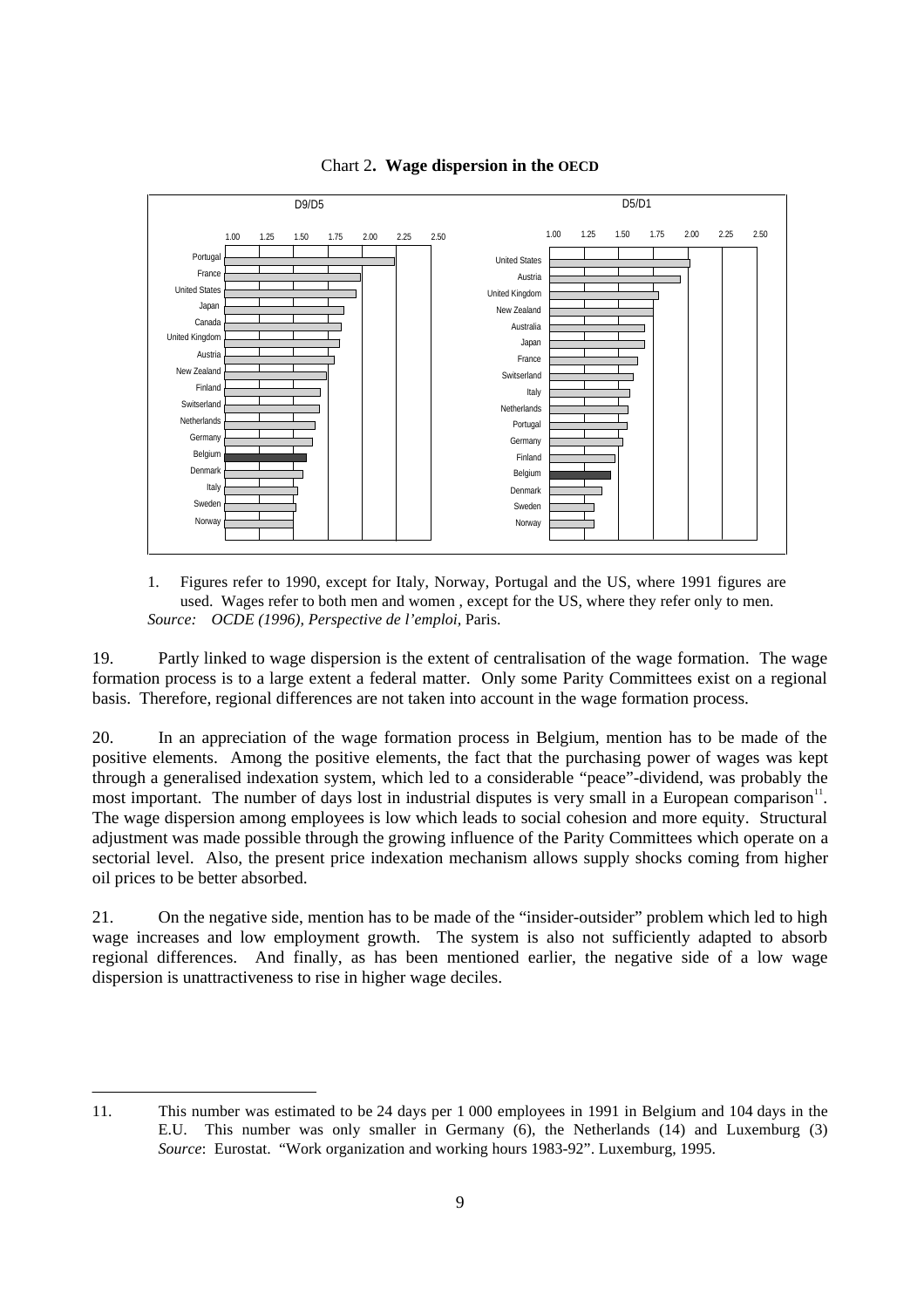# **3. Main factors influencing wage formation**

After having looked at the positive and negative sides of the institutional settings of the Belgian wage formation process, a list of the main factors influencing wages over the past 40 years is given.

# *3.1 Price indexation*

 $\overline{a}$ 

22. Since 1947 wages have been linked to prices through an institutionalised and generalised indexation system. Every sector -- or more precisely, every Parity Committee -- has its own system of indexation<sup>12</sup>. In general, however, two systems can be distinguished  $-$  although a mix of the two systems also exists: a system with indexation of wages at pre-determined times and a system with indexation of wages with pre-determined fixed growth rates. Price indexation in the banking and the construction sector are examples of the first system (indexation every two months in the banking sector, every three months in the construction sector). Whatever the system, however, the consumption price index (CPI) is always used as the guideline to adjust the wage to the cost of living. The Government decided that a "smoothed" index (average of CPI over past four months) had to be used since 1984. Since 1994, a "health" index is introduced which is (see supra) equal to the CPI with the exception that some products are excluded (oil products, tobacco, alcohol and cigarettes). Although these corrections matter, far more important is the fact that *consumption prices* are used to index wages rather than another price index. From the perspective of the wage earner, an immediate and full price indexation with the CPI protects the purchasing power of his wage.

23. From the perspective of the employer, however, a combination of a generalised CPI indexation system with a stronger increase in the consumption price than the value added price, leads to a drop in business profitability unless other adjustments are made (e.g. drop in employment). In a macro-economic context, variations in the terms-of-trade explain the major differences between the CPI and the value added price and explain also some major movements in the wage share (see par. for more detail on this). The terms-of-trade shocks caused by the oil shocks in 1973, 1979 and 1986 have led to strong variations of the wage share and of the ratio of consumer to value added prices (see Chart 3). The introduction of the "health"-index led to a better protection of the wage share evolution from terms-of-trade shocks as rises in oil prices will only have a limited effect on wages.

<sup>12.</sup> Price indexation of the gross wage rate is the general rule. Certain parts, however, of the gross wage rate are not indexed.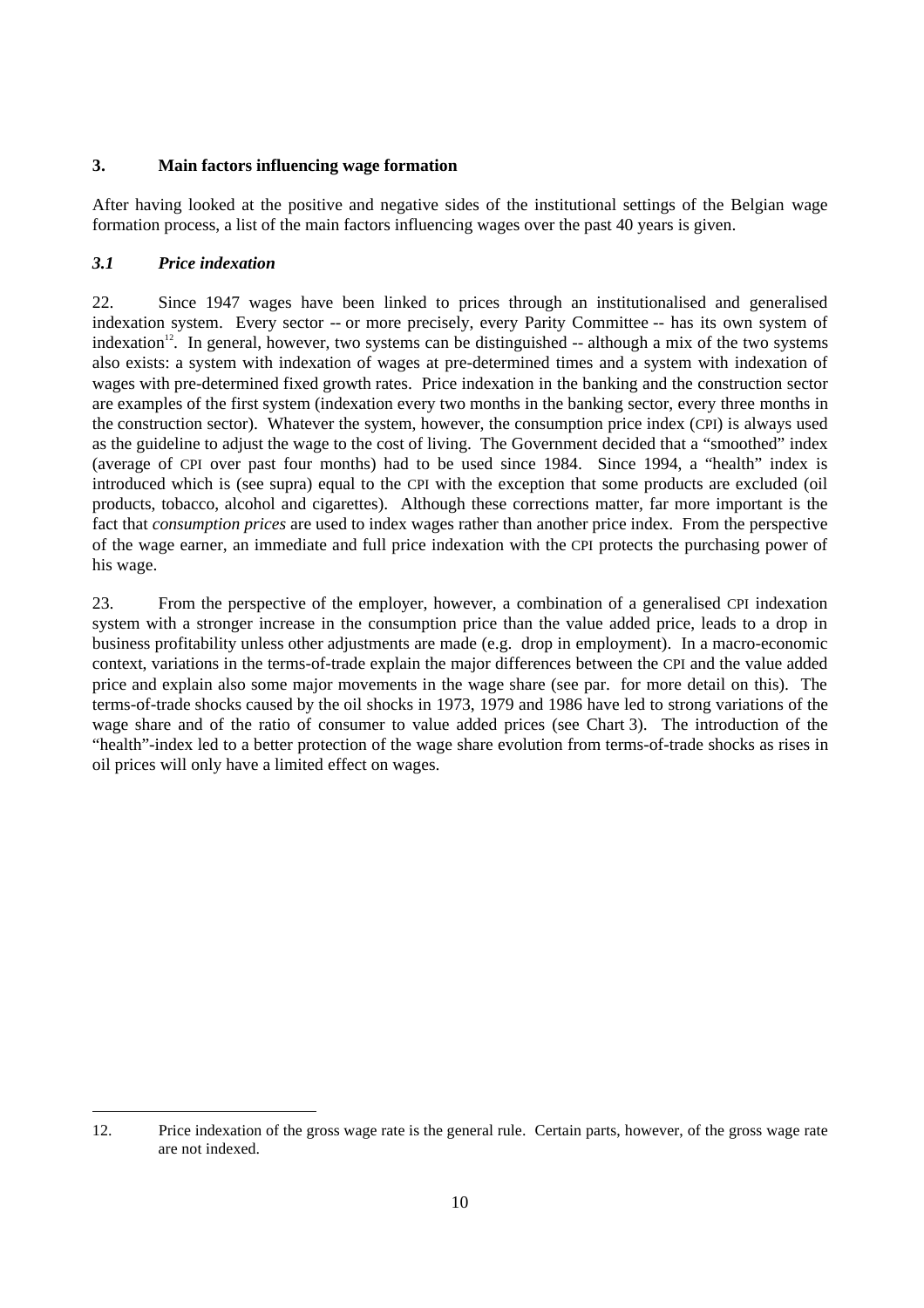

#### Chart 3**. Terms of trade and relative prices**

24. Although the Belgian indexation mechanism might be exceptional in an international context, estimated wage equations for different countries are nearly all homogenous in price inflation  $[Coe<sup>13</sup> (1985)]$ e.g. showed that the estimated price elasticity in the wage equations for the 11 countries in his sample were insignificantly different from unity]. In the short run, however, the coefficient in the Belgian wage equation is close to one, while it may be considerably lower in other countries. Also, price expectations do not play any role in wage bargaining, as the price indexation is solely based on observed price increases.

#### *3.2. Wage intervention by the Government*

 $\overline{a}$ 

25. Intervention in the wage formation process by the Federal Government did not happen in any significant way up to 1975. From 1976 onwards, the extent of the intervention, however, has constantly increased (with the exception for the period 1987-1992 when wages were, to some degree, freed again). Although intervention started in 1976, 1982, the year of the devaluation, has generally been considered as a break with the past since the Government started intervening directly during that year.

26. Three reasons for the Government interventions can be mentioned: the competitive position of the business sector had to be improved; private employment had to be increased and the public deficit had to be reduced. Because the two oil-shocks in the 70s led to a worsening of the competitive position of Belgian companies, an improvement of this position was the *prime* reason for the interventions in the earlier years. Later, the two other reasons became equally important. The major decisions can be chronologically summarised as follows:

− Law of Recovery of 1976 *(Herstelwet / Loi de redressement économique)*: the Government urges the Social partners to limit real wage increases and decides to: i) suspend from April to December 1976 the price indexation of wages of that part of wages above 40250 BEF (gross monthly wage) and ii) to create a Solidarity fund in which the employee deposits half of the wage increases (and an equal sum by the employer);

<sup>13.</sup> See Coe, D.T. "Nominal wages, the NAIRU and wage flexibility." *OECD Economic Studies*, No. 5, 1985.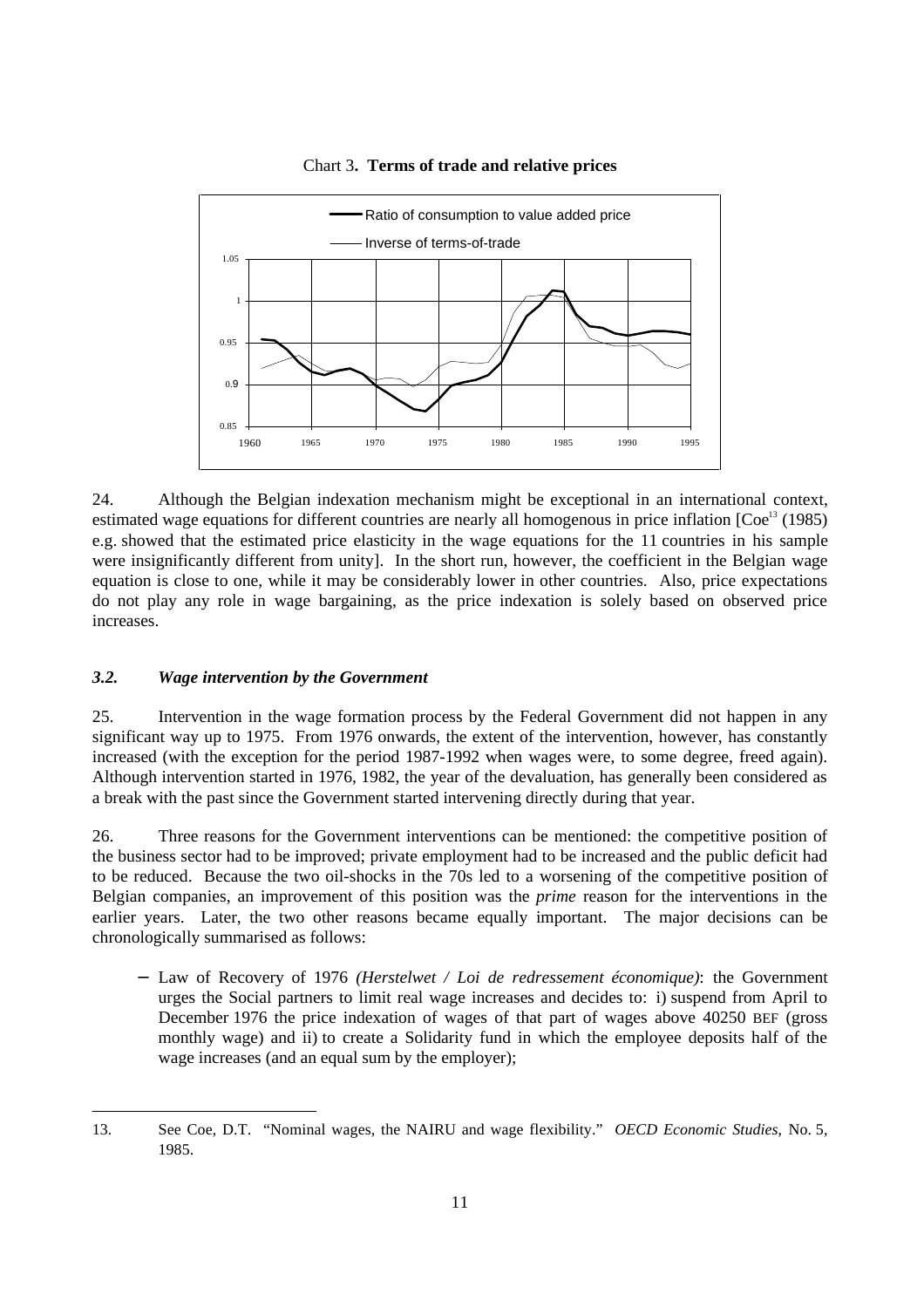- − Law of Recovery of 1981: real (before indexation) wage freeze in 1981 and 1982 is decided;
- − 29 June 1981: "Maribel" is introduced: employers" contributions to Social security for manual workers is reduced, budgetary compensated by an increase in VAT. The industrial sector gains from "Maribel" as manual workers form a large part of their work force, but due to price increases (linked to higher VAT-rates), wages rise again so that the macro-economic impact remains small;
- − 22 February 1982: the BEF is devalued by 8.5 per cent after 40 years of stability. A number of important accompanying measures lead to wage moderation: (i) a nominal wage freeze from February to May 1982 and (ii) a limitation of price indexation from June to December 1982 through nominal wage increases by fixed amounts. Later on, these measures are several times repeated resulting in nearly frozen up to December 1986;
- − 1 October 1982: no ceiling will be applied in the calculation of Social security contributions. This leads to higher contributions for most wage earners. In 1982-83, employees contributions to social security are further increased;
- − 30 December 1982: price indexation is calculated on the basis of a "smoothed" price index from 1983 on, resulting in delayed price indexation;
- − 30 March 1984: the first 2 per cent price indexation of wages in 1984, 1985 and 1986 are transferred from wage earners to Social security (these are the so-called "index-jumps"  $(index sprongen / sauts d'index))$ <sup>14</sup>. This results in a drop in the take-home pay but in a stable wage cost (employers rate of contributions is increased to the same extent as the cut in the real gross wage). Bogaert *et al* (1991 op cit.) estimated that the cumulated effect of the index-jumps, the introduction of a "smoothed" index and the accompanying measures to the devaluation led to a reduction of the wage cost by 6.7 per cent from 1982 to 1987 while the gross wage was reduced by 12 per cent from 1982 to 1988;
- − 1987-1992: three new interprofessional agreements are signed (1986, 1988 and 1990) but strong limits are set by the Government through the possibility of the Government to intervene if it considers that wages increase too fast;
- − 6 January 1989: Competivity Law *(Wet tot vrijwaring van ´s lands concurrentievermogen / Loi de sauvegarde de la compétitivité du pays)*. The Law stipulates that the competitive position of the country is threatened if at least two of the following indicators show a worsening of the situation compared to 1987: an indicator of export performance and at least one other indicator from a list of four, the main one probably being the wage cost per employee in the private sector. The National Economic Council submits twice a year a report to the Government and the Federal Parliament indicating the evolution of these indicators compared to five (Germany, France, the Netherlands, Italy and the United Kingdom) or seven countries (five plus the United States and Japan). The Social partners are expected to take this information into account when wages are set. Furthermore, the Law foresees that the Government can intervene if it considers that the Social partners have not done enough to re-establish the competitive position of the country. In

<sup>14.</sup> In the National Accounts, the "index jumps" appear as an increase in employer's contributions to Social security while gross wages paid to employees remain unchanged.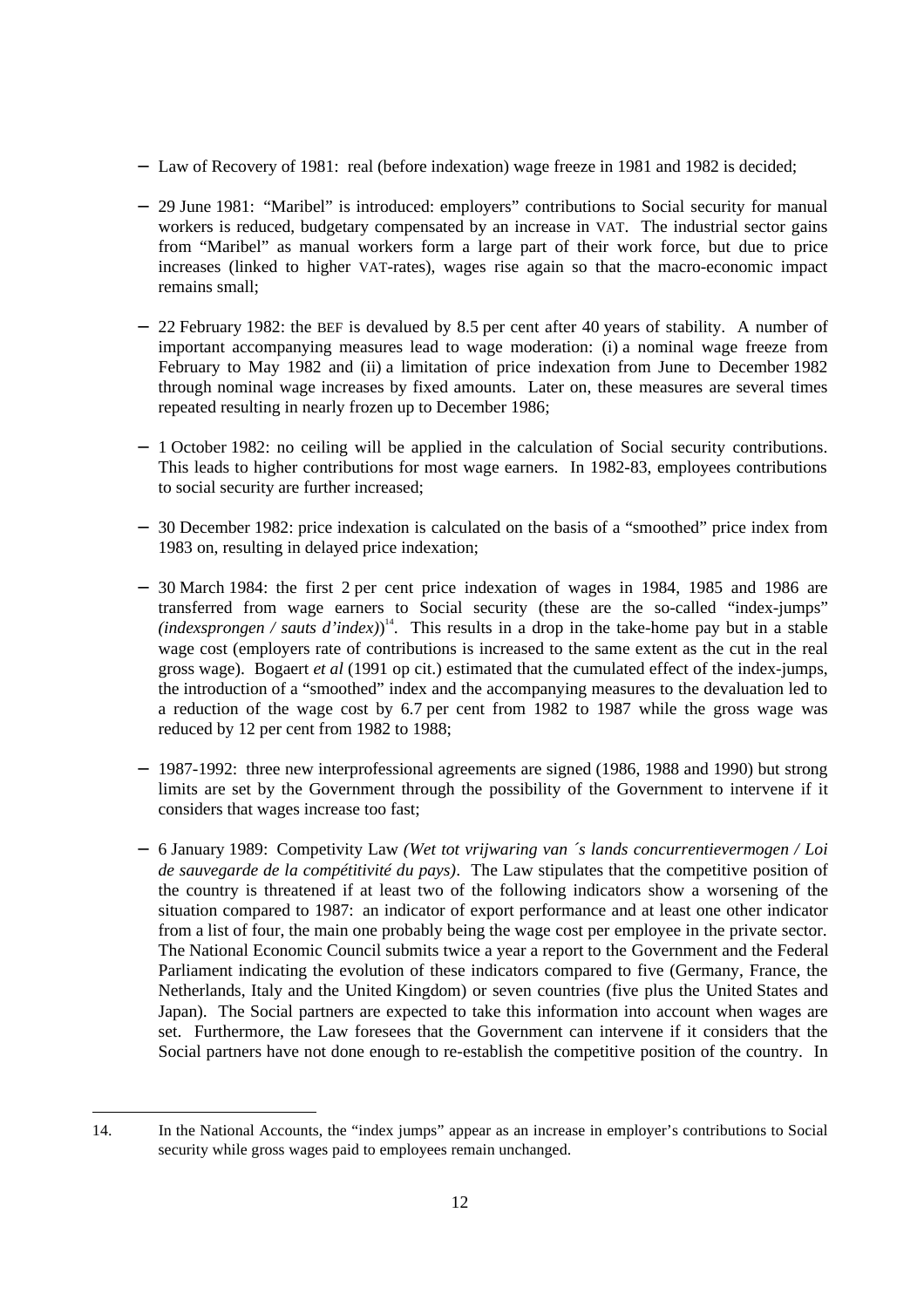application of the Law, the Social partners agreed in 1993 that the competitive position of the country had deteriorated;

- November 1993: Global Plan: the price-index taken into account to index wages is redefined: prices of petroleum products, cigarettes, alcohol and tobacco are excluded. New increases in these prices will have no direct impact on wages. In addition, the new index has a lower level than the traditionally used index, so that indexation of wages is delayed for a few months. Also part of the Global Plan is a reduction of employers contributions to social security for low-skilled workers leading to a 10 per cent-reduction of the wage cost for minimum-wage earners. Other reductions in employer's contributions are used as an incentive for employers to hire people. Finally, a real-wage freeze for 1995 and 1996 is decided;
- − 26 July 1996: Framework Law on promotion of employment and maintaining competitiveness *(Kaderwet ter bevordering van de werkgelegenheid en de preventieve vrijwaring van het concurrentievermogen / Loi cadre relative à la promotion de l'emploi et à la sauvegarde de la compétitivité)*: a minimum and maximum threshold is imposed for wage increases. The Social partners negotiate how the margin (i.e. the difference between the maximum and the minimum) will be used. The minimum is determined by the sum of indexation and increases in line with pay scales (linked to seniority, promotion, etc. -- called the wage drift). The maximum is defined by the weighted average growth of nominal wages in Germany, France and the Netherlands. The rates of increase allowed are established in national currency and concern the wage per employee in the private sector, corrected for the proportion of part-time work and for the contractually-agreed period of working time. At the enterprise-level, higher wages can be offered in the form of profit shares.

27. Taking all these measures into account, one can try to quantify the degree of wage intervention by the government for each year. One such attempt is given in Chart 4. Values between 0 and 1 are given to distinguish the extent of government intervention. An index of 0 is given for no intervention; 0.25 for limited intervention (e.g. the government does not intervene but has the possibility to do so); 0.50 for a clear intervention for part of the year; 0.75 for clear intervention without setting the wage and 1 for wage setting. To relate this indicator from the observed evolution of real wages, (where the intervention indicator is given with a negative sign to ease comparability) both indicators are shown in the same graph. It is clear that government intervention coincided with lower real wage increases (nominal wage cost deflated by private consumption price).



### Chart 4. **Government intervention and real wage increases**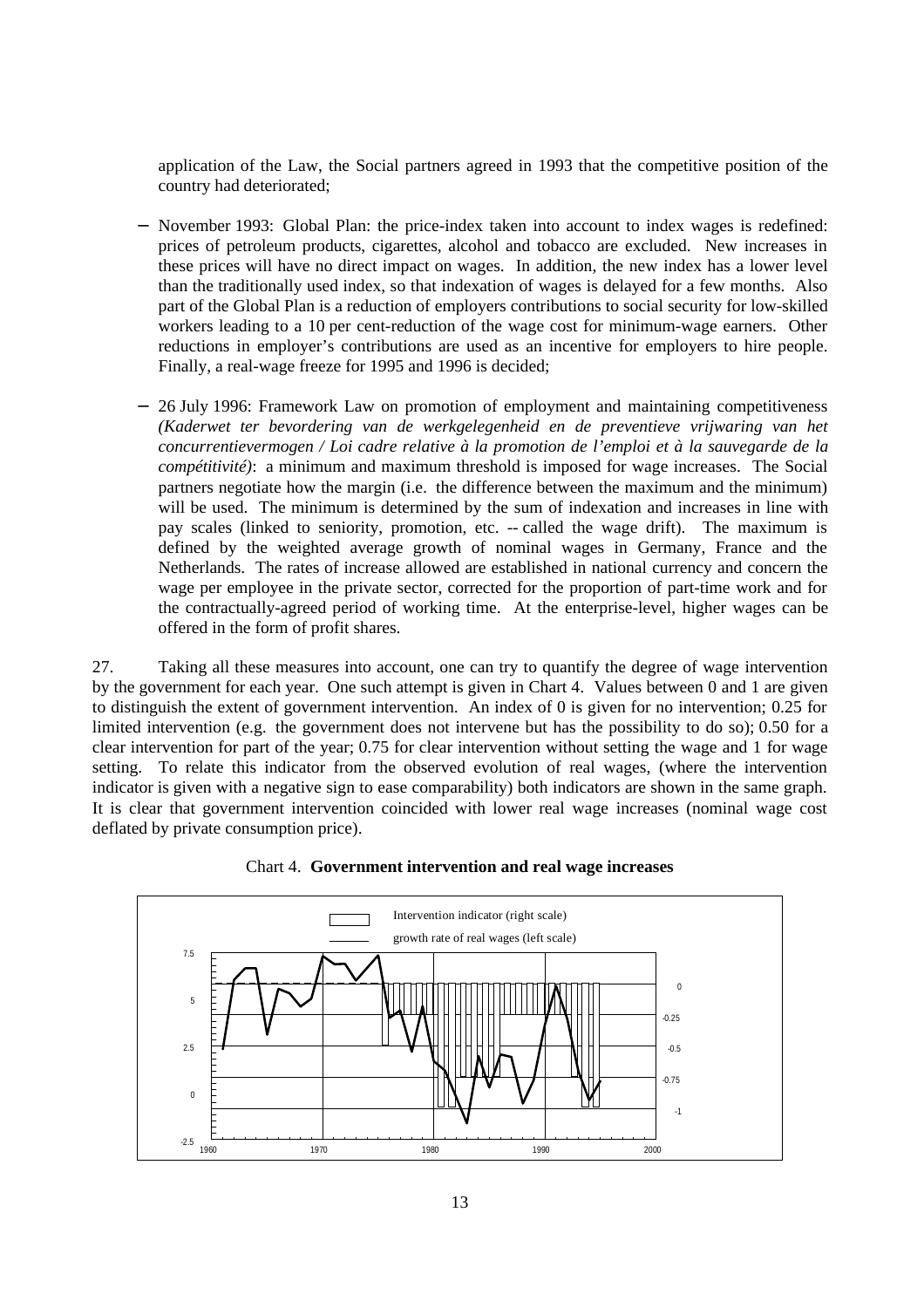#### *3.3. Productivity*

28. In the long run, the wage share is relatively constant. Real wages (nominal wages deflated by the value added price), therefore, move in line with observed labour productivity. In the past 35 years, both the real wage and labour productivity (both per hour) increased on average by 4 per cent. Therefore the following long run relationship holds:

$$
(w-p)=(y-l)
$$

with small letters indicating logarithms, with *w*, *p*, *y*, *l* being respectively the nominal wage cost rate in the business sector, the value added price of the business sector, value added at factor cost in constant prices and employment in the business sector in full-time equivalents.

29. This long-run relationship is a reflection of the allocation of labour productivity gains to labour and capital in constant proportions. On the other hand from a Cobb-Douglas production function and assuming cost-minimising behaviour of producers, labour productivity can be written as:

$$
(y-l)=(1-\alpha)\cdot(w-p)+\text{tfp}
$$

where  $\alpha$  is the wage share, and *tfp* stands for the growth rate of total factor productivity. Combining these two equations and assuming that  $(r = p)$ , i.e. that the user cost of capital evolves as the production cost, leads to the following long-term relationship:

$$
(w - p) = \frac{1}{(1 - \alpha)} \cdot \text{tfp}
$$

30. Chart 5 shows the left and right sides of equation 1. Not only does a long-run relationship seem well established but the medium-term movements are also captured. The fact that the cycle of real wage evolution is most clearly linked to the cycle in total factor productivity with a two or three-year time lag is perhaps no surprise. Productivity gains are distributed *after* they have been observed. As mentioned earlier, the interprofessional agreements between 1960 and 1975 were first made for three years, later for two years.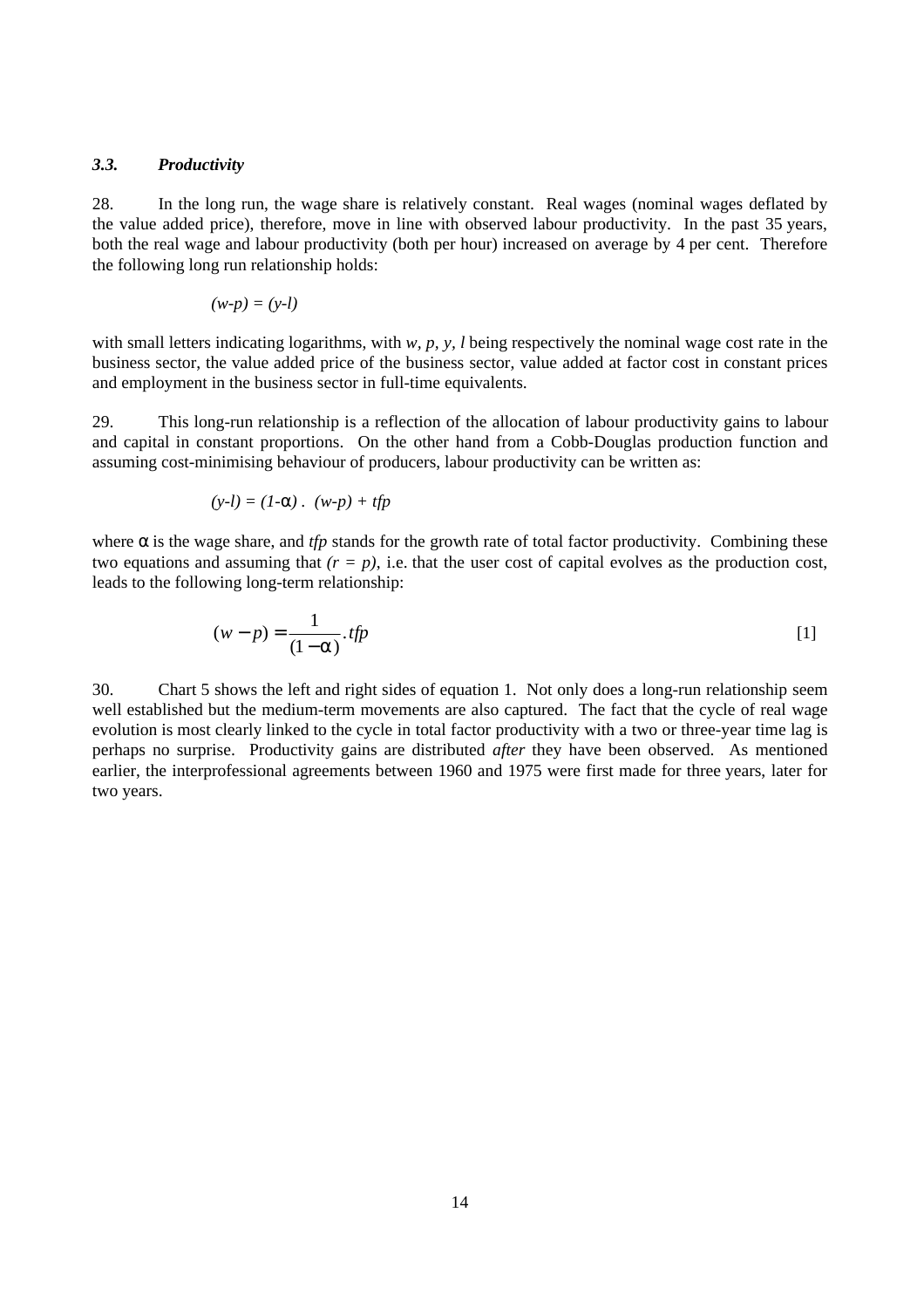#### Chart 5**. Real product wages and total factor productivity in enterprises** (average annual growth rate over four years)



31. The period of government intervention (1982-95) is less well captured. The fact that real wages grow faster than productivity during the period of relative freedom (1987-1992) might be explained by a catching-up process due to the symmetrical evolution (real wage moderation *vis-à-vis* total factor productivity) observed during the 80s. Other factors apart from the catching-up might also have played an important role, as will be seen later on.

#### *3.4. Labour market tensions*

32. In the classical model, wages are seen as the equilibrating price in the labour market. Unemployment, therefore, can only exist a temporary disequilibrium in the labour market. A disequilibrium in the labour market will be absorbed through wage cuts. The reality is, of course, more complex. As has been mentioned earlier, the insider-outsider problem was clearly present in the subsequent years after the first oil shock.

33. Nevertheless, no one can deny the influence of labour market pressure on real wages. Low unemployment rates give the employed the possibility to demand higher wages because they have the possibility to change jobs. On the contrary, high unemployment puts employers in an easy position to offer job-seekers lower wages, leading to lower average wages.

34. Since wages are fully indexed in Belgium (i.e. *nominal* wage flexibility is absent), the influence of labour market tensions measures the extent of real wage flexibility (i.e. the responsiveness of *real* wages to the situation on the labour market). This extent is often measured by the "expectationsaugmented" Phillips curve, describing the trade-off between real wages and an indicator of labour market tension, usually the unemployment rate. Real wage increases should become smaller the higher the unemployment rate. Chart 6 shows this relationship for Belgium and Europe. The "trade-off" between real wage increases and unemployment is not very clear: both in Belgium and in Europe real wage increases have come down since the second half of the 70s while the unemployment rate has increased.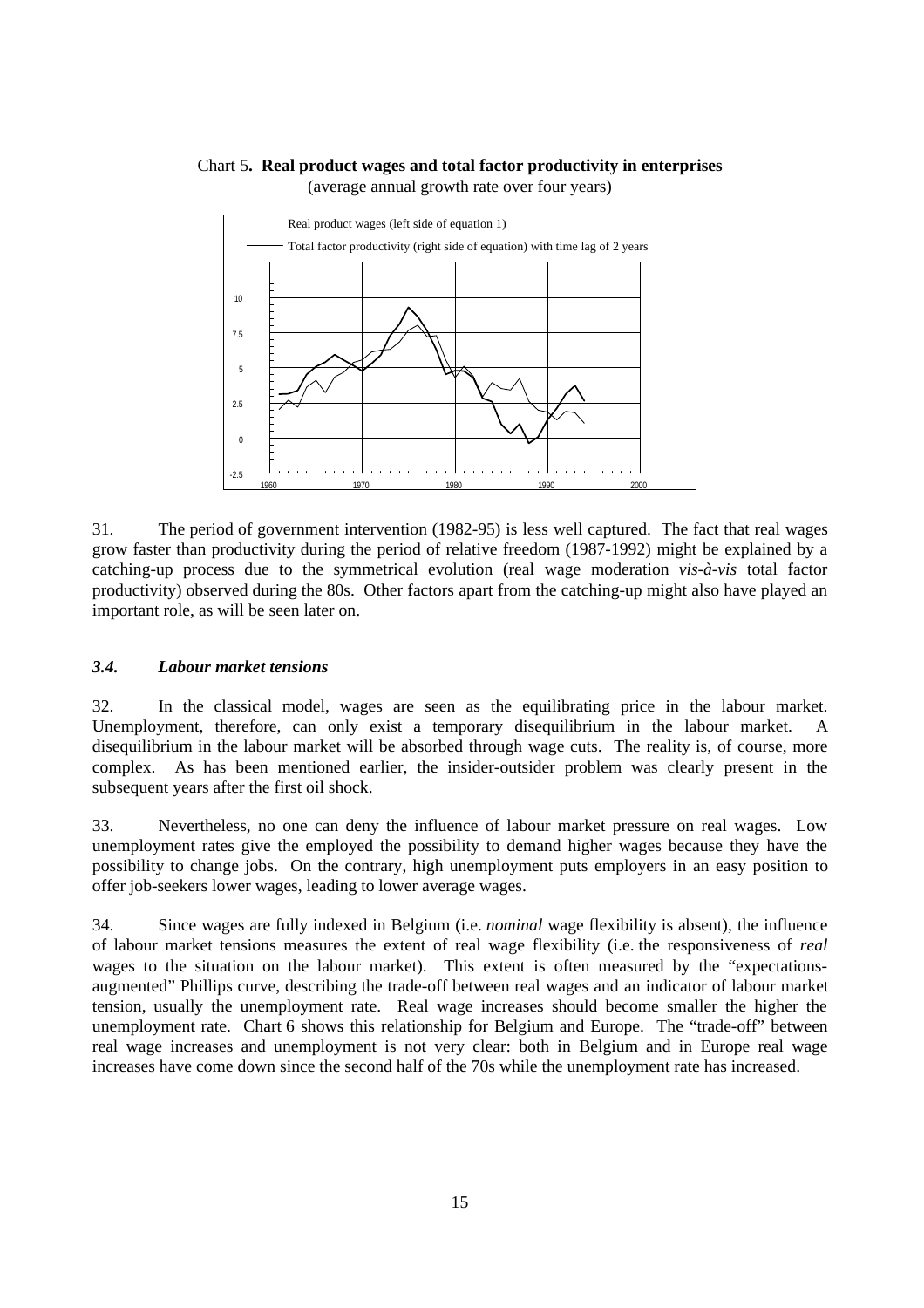

Chart 6**. The Phillips curve in Belgium and Europe**

35. The unemployment rate, however, is likely to be a rather poor indicator of labour market pressure in the private sector because it does not necessarily reflect labour supply. This is so for a number of reasons. First of all, observed unemployment is an administrative notion, dependent on administrative rules. One person may be in or out of the unemployment category because of administrative procedures that have no link with the labour market condition. Secondly, unemployment is a concept for the economy as a whole and does not necessarily reflect the prevailing situation for enterprises. Therefore, it will be assumed in the indicator that will be proposed that self-employed people or those employed by public authorities (*Lexo)* are not available for employment in enterprises. Thirdly, (at least some of) the part-time employed *(Part)* do not offer their services for that part that they do not work and so have no impact on wage-formation. Finally, the unemployment rate is calculated on the basis of the observed labour force, which itself is probably not independent from economic activity, as has been shown in paragraph A. Therefore, the labour force *NAT* is calculated using trend activity rates. Also the influence of long term unemployed (those unemployed for more than two years, *UL)* on wage formation is probably limited.

36. For these reasons, instead of using the unemployment rate as a proxy for labour market pressure, an employment rate for enterprises is proposed with the following definition:

$$
\frac{L}{(NAT - UL - Lexo - Part)}
$$

37. Chart 7 shows the relation between real wage increases (using the value added price to deflate) and the proxy for labour market pressure, lagged with two years.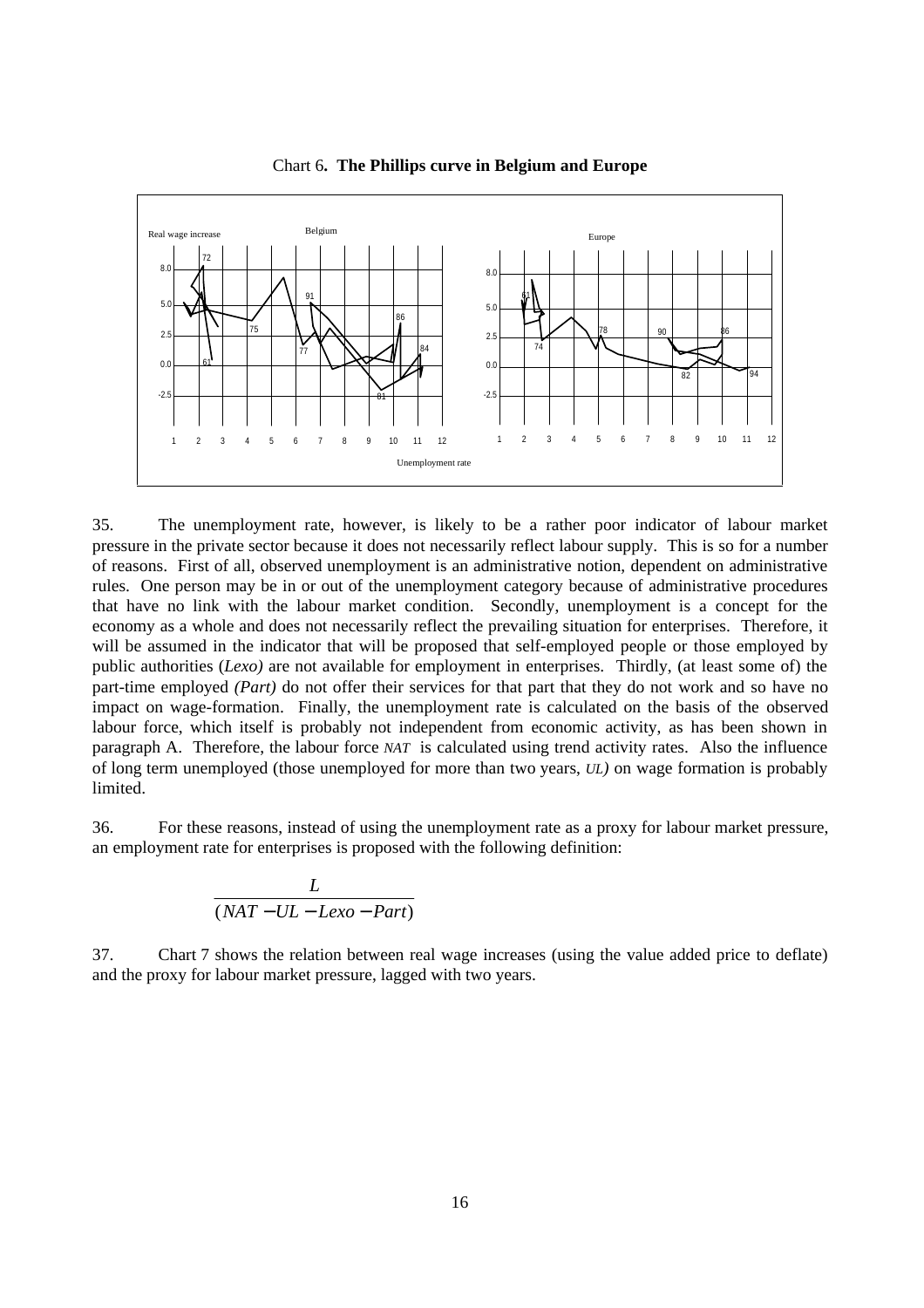

#### Chart 7**. Real wages and labour market pressure in enterprises**

Real wages grew strongly up to 1974 while the labour market pressure was high. From 1975 up to 1985, the real wage increases slowed down with labour market pressure declining. The employment rate increased again while real wages grew at the end of the 80s and beginning of the 90s. A two-year time lag seems to exist between the observance of labour market pressure and the real wage increases, indicating that the latter may be caused by the former.

38. Hysteresis (i.e. the extent to which a *change* in labour market pressure exerts a change in real wages) is often mentioned as an important determinant for high unemployment in Europe. From Belgian data, using the above defined labour market pressure indicator, hysteresis does not seem to add explanatory power to the wage equation (see infra) using yearly data from 1960 onwards.

39. Labour market flexibility is often measured by the *extent* to which real wages are influenced by labour market conditions. Regression of real wages on the labour market pressure indicator over several sub-periods indicates that this coefficient has increased in the past 15 years which could indicate that the labour market became more flexible.

### *3.5. The wage wedge*

40. The relevant wage is different from an employers or employees' perspective. As has been mentioned earlier, the *consumption price* is the relevant price for employees, as wage earners are interested in their purchasing power, while the *value added price* is relevant for employers, as this is the price of their production.

41. There is a comparable difference in interest on the nominal side. Employers are interested in the *labour cost*, i.e. inclusive of all costs and charges, while employees try to maximise their *take-home pay*, i.e. exclusive of social security contributions and direct taxes on wages. The ratio of the real labour cost of the firm to the real post-tax consumption wage of the employee is called the wage wedge. The wage wedge,  $\Omega$ , can be formalised as: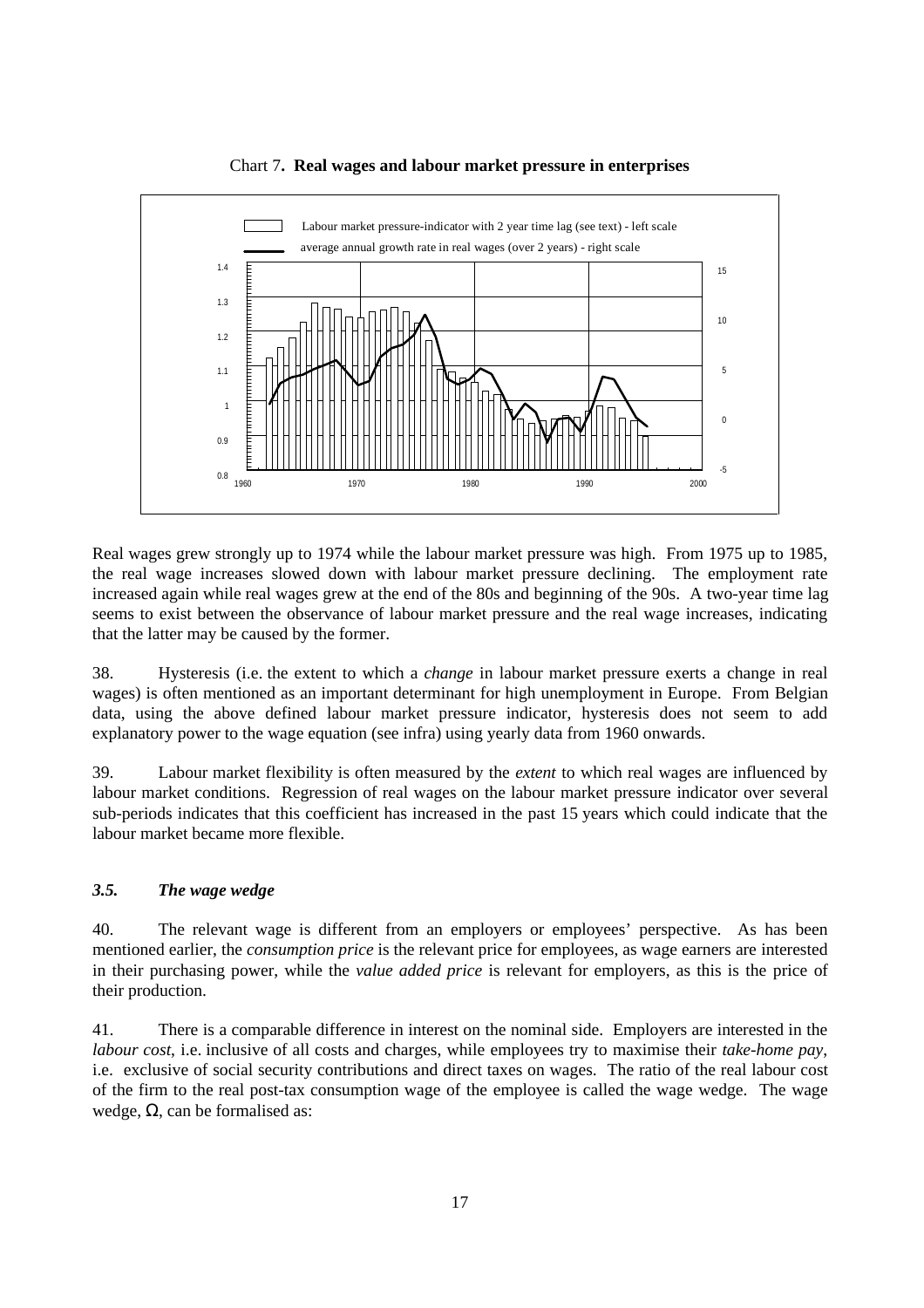$$
\Omega = \frac{w}{w.(1-t_1).(1-t_2).(1-t_3)} \cdot (\frac{p_c}{p_a})
$$

with *w* the labour cost rate,  $t_1$  and  $t_2$  respectively employers and employees contributions to social security and  $t_3$  the direct tax rate<sup>15</sup>.  $P_{\ell}/P_{a}$  is the ratio of the consumption to value added price.

42. The wage wedge has increased from the early 60s to the late 80s. This implies that employers had to pay continually higher wages for a similar take-home pay. The fiscal reform of 1987 and the reductions of social security payments by employers in 1994-95 have reduced the wage wedge somewhat but the most recent wedge is still the highest since the early 50s, indicating that the (para)fiscal pressure on labour income has never been higher (see Chart 8).



Chart 8. **The wage wedge for employees in enterprises in Belgium 1960-95**

43. The question whether the employee or the employer pays the price of an increase in the (para)fiscal pressure on labour income is difficult to answer. There seems to be empirical evidence that the real product wage increases with a higher wage wedge. It is not clear, however, if this is either a temporary or a lasting effect. With respect to the Belgian data at hand, it is difficult to obtain such an effect by estimating wage equations. The effects of fiscal and para-fiscal contributions are also probably not the same.

44. In the wage equation estimated below (Equation 2) the hypothesis is used that employers' contributions to social security have a full and immediate impact on the wage cost without affecting the take-home pay. Direct taxation and employees' contributions, on the other hand, influence the take-home pay without affecting the wage cost. Consequently, the wage rate used in the wage equation is the gross wage, i.e. exclusive of employers contributions. Although this has been a rather standard practice in Belgium, it is not based on much research.

<sup>15.</sup> Direct tax on labour income in enterprises is calculated as a *proportion* of direct taxes on employees. Direct taxes on employees is calculated using the rates given in Valenduc, C. "*Imposition des revenus, des facteurs de production et de la consommation en Belgique", Documentatieblad - Ministerie van Financiën,* December 1996 for the period 1980-94. For the period before 1980 a constant rate of 75 per cent is applied. The *proportion* is the ratio of gross wages of employees in enterprises to the sum of gross wages earned by employees in enterprises, the government sector and domestic services.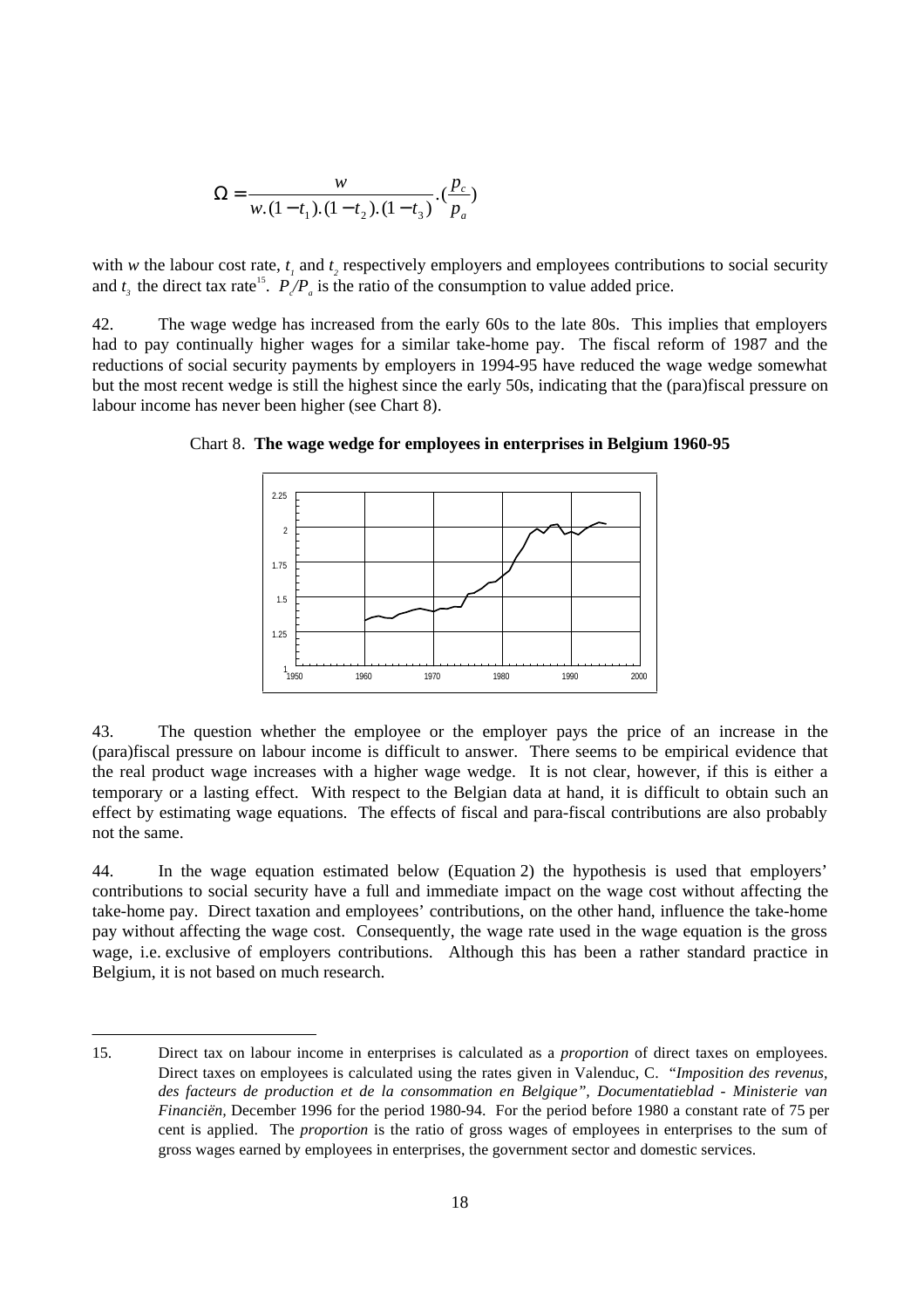#### *3.6. Estimating a wage equation*

45. There is a large consensus that the five above mentioned factors influence wage formation in Belgium to some degree or another. In the long-term, gross wages are fully indexed by the value added price and the real wage rate is linked to total factor productivity through the equation compatible with a Cobb-Douglas production function:

$$
(w-p) = \frac{1}{(1-\alpha)} \cdot \textit{tfp}
$$

In the short run variations in the nominal wage rate are explained by two factors: i) the consumption price with a possibility that indexation is not complete the first year; and ii) the labour market pressure.

46. The (quantified) government intervention indicator mentioned above does not enter the equation as it does not add any explanatory power to the equation. This could be interpreted as that government intervention in the past has been possible because the labour market situation allowed it. As can be seen from Graphs 4 and 7 the labour market pressure indicator and the government intervention indicator are strongly correlated. As the Government probably intervened in the wage formation process *following* a deterioration of the labour market, only the pressure indicator is used in the estimated equation.

47. The labour market pressure indicator enters with a distributed lag. The labour market pressure with a time lag of one and (even stronger) two years is strongest. The following equation is then estimated (with  $\Delta$  referring to the first difference):

$$
\Delta w_g = \alpha_o + \alpha_i \cdot \Delta p_c + (I - \alpha_i) \cdot \Delta p_c - I + \alpha_i \cdot (L) NN + \alpha_i \cdot (w_g * - w_g) - I
$$
 [2]

with  $w_g^* = p_g + 1/(1-\alpha)$ . tfp\*

- *wg* gross hourly wage rate in enterprises (wage cost minus social security contributions of employers)
- *p c* consumption price
- *NN* labour market pressure indicator
- $\alpha$  labour share in value added
- *tfp* total factor productivity

The results are as follows:

|                    | coeff.  | t-stat   |
|--------------------|---------|----------|
| α                  | $-0.07$ | $(-7.5)$ |
| α                  | 0.81    | (5.8)    |
| α<br>$\mathcal{L}$ | 0.64    | (8.1)    |
| α                  | 0.08    | (4.8)    |
|                    |         |          |

 $R^2$ : 0.94 D.W.: 2.78 Sample: 1970-1994 Estimated with Ordinary Least Squares.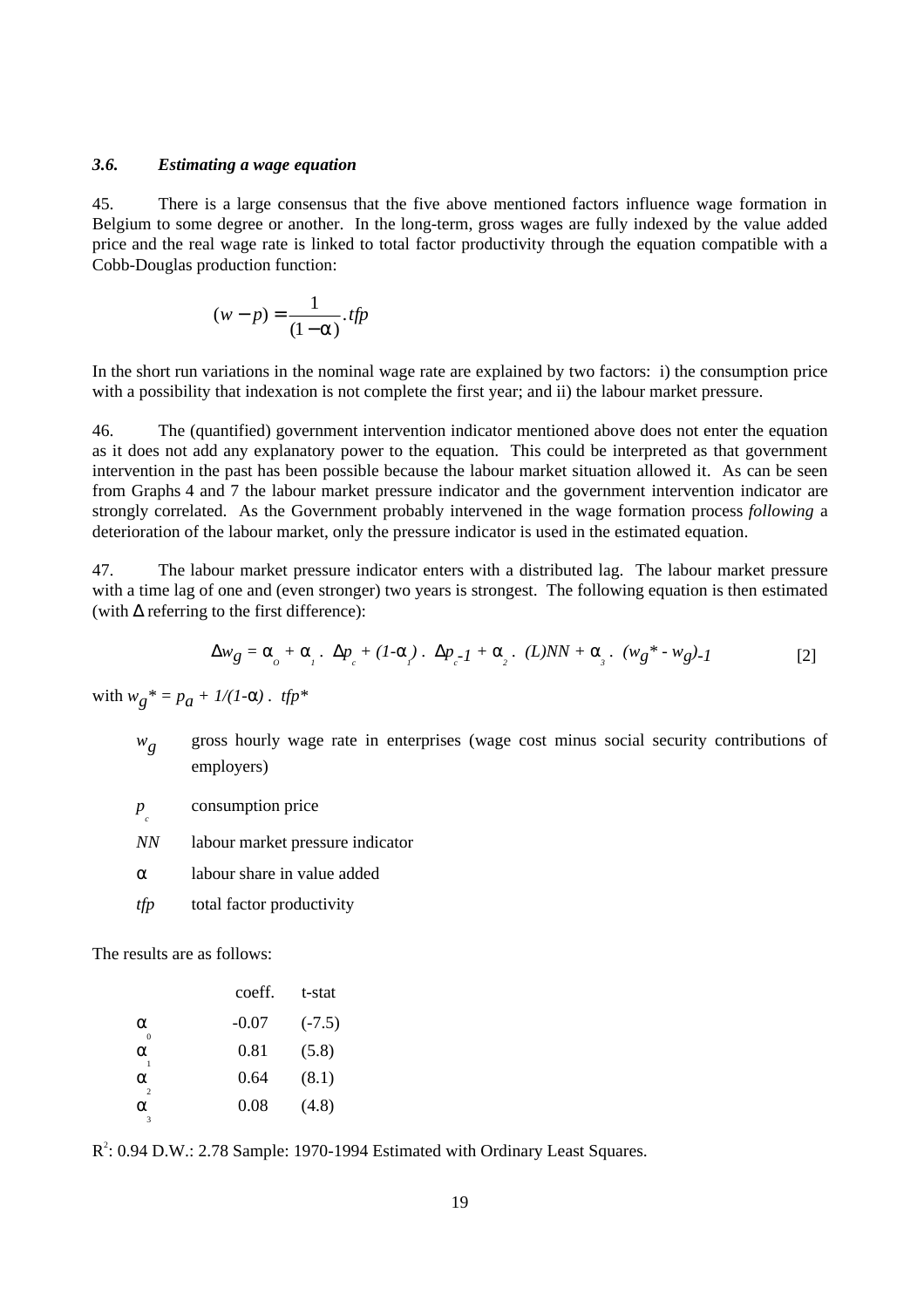48. The short term indexation-coefficient is indeed smaller than 1 as nominal wage rigidity has somewhat increased since the beginning of the 80s.

49. The correction from the long term equilibrium seems to be significantly different from 0, but its value is low, indicating that the relationship between total factor productivity and real wages holds only for the long term.

50. The nominal wage cost evolution from 1997 onwards is more or less exogenous so that the wage evolution can not be estimated using a wage equation. But using the estimated wage equation with the hypothesis that the labour market pressure will not improve in the coming years, the equation would predict only a slightly positive real hourly wage growth, indicating that the labour market probably would have had an important downward pressure on wages if wage formation were left to the market.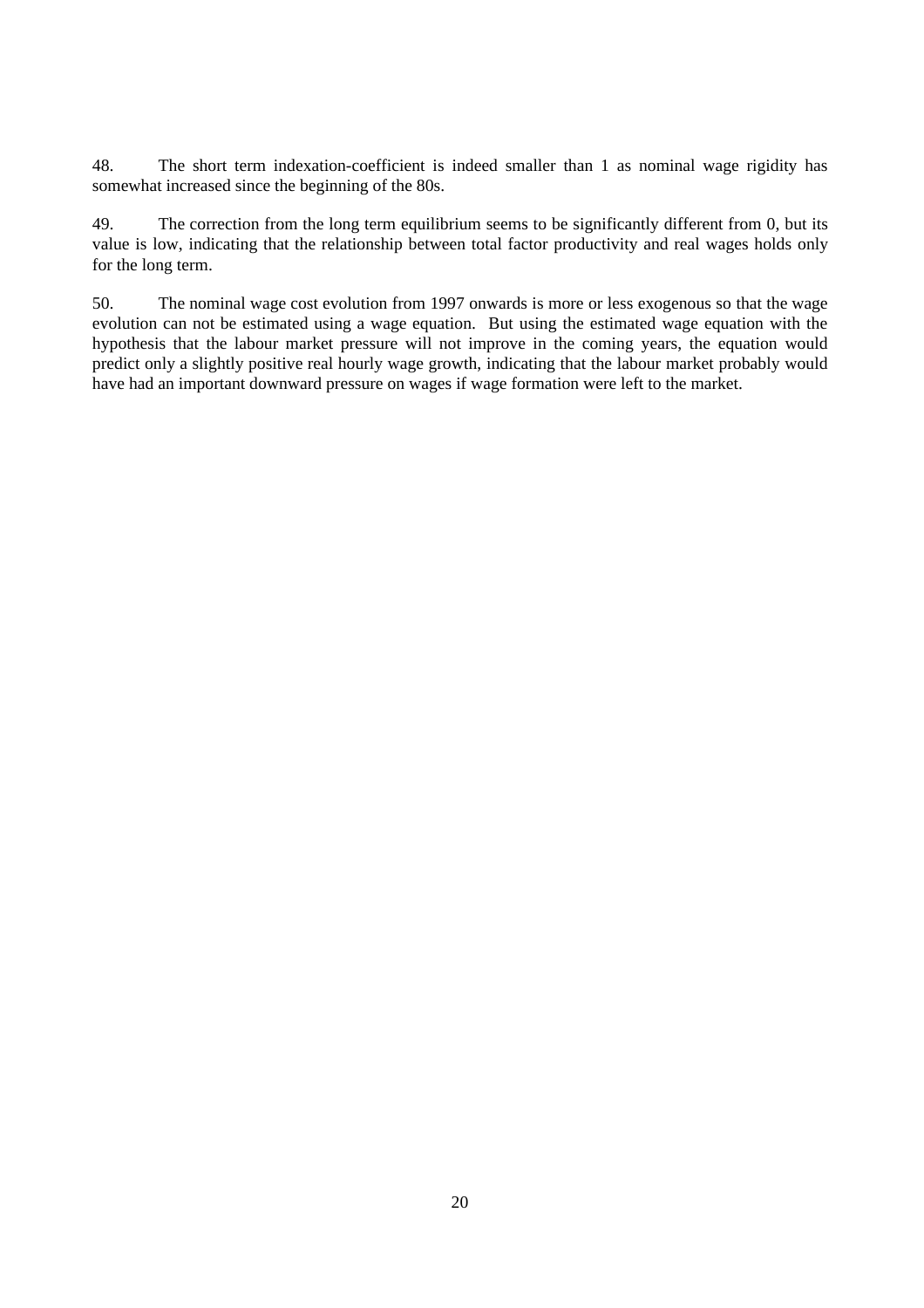#### **BIBLIOGRAPHY**

- BOGAERT, H., T. de BIOLLEY and J. VERLINDEN (1991). *"L'ajustement des salaires face aux chocs pétroliers et les réponses de la politique économique." Planning Paper* No. 53, August.
- CALMFORS, L. and J. DRIFILL (1988). "Centralisation of wage bargaining and macro-economic performance." *Economic Policy*, No. 6.
- COE, D.T. (1985). "Nominal wages, the NAIRU and wage flexibility." *OECD Economic Studies*, No. 5.
- EUROPEAN COMMISSION (1995). "The composition of unemployment from an economic perspective." Technical note, II/001/95.
- HERTVELDT, B. and J. VERLINDEN. "Macro-economic supply side mechanisms of the Belgian economy." Federal Planning Bureau, forthcoming.
- GIORNO, C., P. RICHARDSON, D. ROSEVEARE and P. VAN DEN NOORD (1995). 'Estimating potential output, output gaps and structural budget balances." OECD *Working Paper* No. 152.
- LAYARD, R., S. NICKELL and R. JACKMAN (1991). "Unemployment, macroeconomic performance and the labour market." Oxford University Press.
- OECD (1996). "The distribution of earnings in selected OECD-countries, Annex 4 Earnings mobility." Working Party No. 1 October.
- VALENDUC, C. (1996). "*Imposition des revenus, des facteurs de production et de la consommation en Belgique', Documentatieblad - Ministerie van Financiën."* December.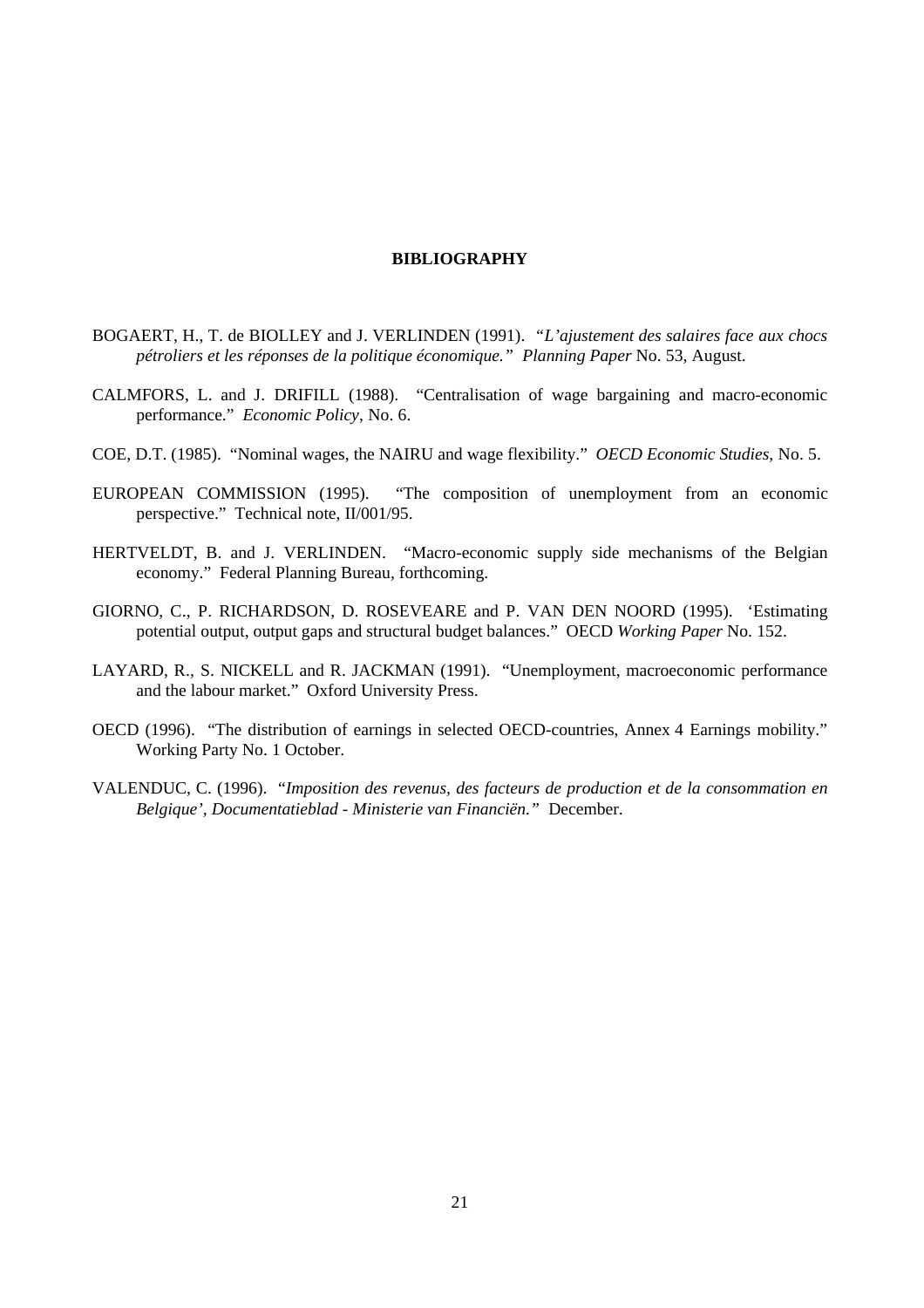#### **ECONOMICS DEPARTMENT**

#### **WORKING PAPERS**

A complete list of Working Papers is available on request.

- 183. *Structural unemployment in Denmark* (September 1997) Agnete Gersing
- 182. *The United Kingdom NAIRU: Concepts Measurements and Policy Implications* (September 1997) Chris Melliss and A. E. Webb
- 181. *Globalisation and Linkages: Macro-Structural Challenges and Opportunities* (September 1997) Pete Richardson (editor)
- 180. *Regulation and Performance in the Distribution Sector* (September 1997) Dirk Pilat
- 179. *Measurement of Non-Tariff Barriers* (July 1997) Alan V. Deardorff and Robert M. Stern
- 178. *The NAIRU-Concept: A Few Remarks* (July 1997) Karl Pichelmann and Andreas Ulrich Schuh
- 177. *Structural Unemployment in Finland* (July 1997) Pasi Holm and Elina Somervouri
- 176. *Taxation and Economic Performance* (June 1997) Willi Leibfritz, John Thornton and Alexandra Bibbee
- 175. *Long-Term Interest Rates in Globalised Markets* (May 1997) Hans Christiansen and Charles Pigott
- 174. *International Implications of European Economic and Monetary Union* (May 1997) Norbert Funke and Mike Kennedy
- 173. *The NAIRU in Japan : Measurement and its Implications* (February 1997) Fumihira Nishizaki
- 172. *The Unemployment Problem A Norwegian Perspective* (February 1997) Steinar Holden
- 171. *The Reliability of Quarterly National Accounts in Seven Major Countries : A User's Perspective* (February 1997*)* Robert York and Paul Atkinson
- 170. *Confidence Indicators and their relationship to changes in Economic Activity* (October 1996) Teresa Santero and Niels Westerlund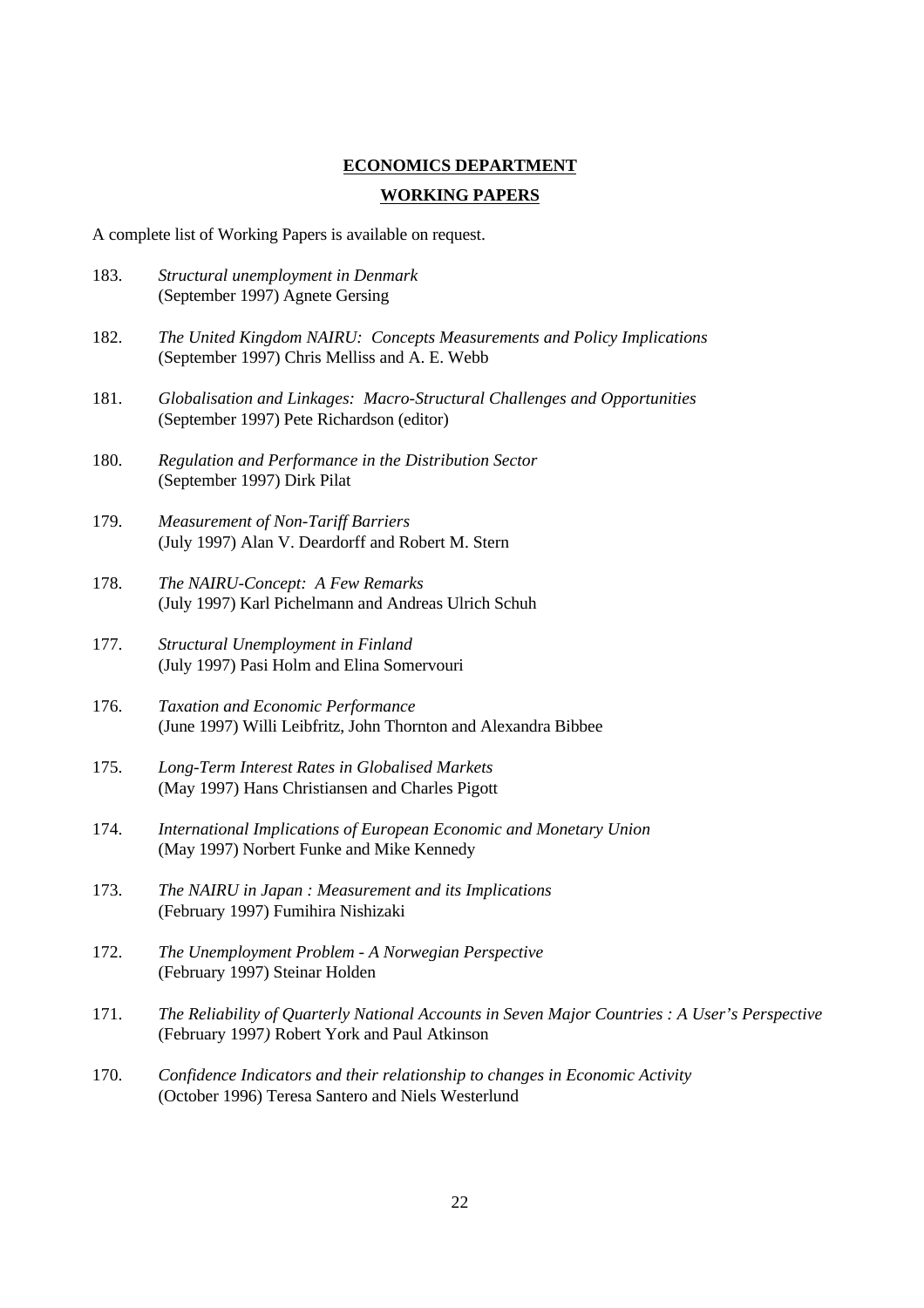- 169. *Labour Productivity Levels in OECD Countries : Estimates for Manufacturing and Selected Service Sectors* (September 1996) Dirk Pilat
- 168. *Ageing Populations, Pension Systems and Government Budgets : Simulations for 20 OECD Countries* (September 1996) Deborah Roseveare, Willi Leibfritz, Douglas Fore and Eckhard Wurzel
- 167. *Modelling the Supply Side of the Seven Major OECD Economies* (August 1996) Dave Turner, Pete Richardson and Sylvie Rauffet
- 166. *Size Distribution of Output and Employment: a Data Set for Manufacturing Industries in Five OECD Countries, 1960s-1990* (August 1996) Bart van Ark and Erik Monnikhof
- 165. *Trade and Competition: Frictions after the Uruguay Round* (July 1996) International Trade and Investment Division
- 164. *Corporate Governance, Competition and Performance* (June 1996) Colin Mayer
- 163. *Fiscal Relations within the European Union* (April 1996) Peter Hoeller, Marie-Odile Louppe and Patrice Vergriete
- 162. *Mark-up Ratios in Manufacturing Industries* (April 1996) Joaquim Oliveira Martins, Stefano Scarpetta and Dirk Pilat
- 161. *Innovation, Firm Size and Market Structure: Schumpetarian Hypotheses and Some New Themes* (April 1996) George Symeonidis
- 160. *Valuing the Right to Tax Incomes: An Options Pricing Approach* (April 1996) Teun Draaisma and Kathryn Gordon
- 159. *Innovation and Competitive Advantage* (October 1995) P. A. Geroski
- 158. *Monetary Policy at Price Stability: A Review of Some Issues* (September 1995) Malcolm Edey, Norbert Funke, Mike Kennedy and Angel Palerm
- 157. *Technical Progress, Factor Productivity and Macroeconomic Performance in the Medium Term* (September 1995) Claude Giorno, Pete Richardson and Wim Suyker
- 156. *Ageing Populations, Pension Systems and Government Budgets: How do they Affect Savings* (August 1995) Willi Leibfritz, Deborah Roseveare, Douglas Fore and Eckhard Wurzel
- 155. *The Determinants of Real Long-Term Interest Rates: 17 Country Pooled Time-Series Evidence* (June 1995) Adrian Orr, Malcolm Edey and Michael Kennedy